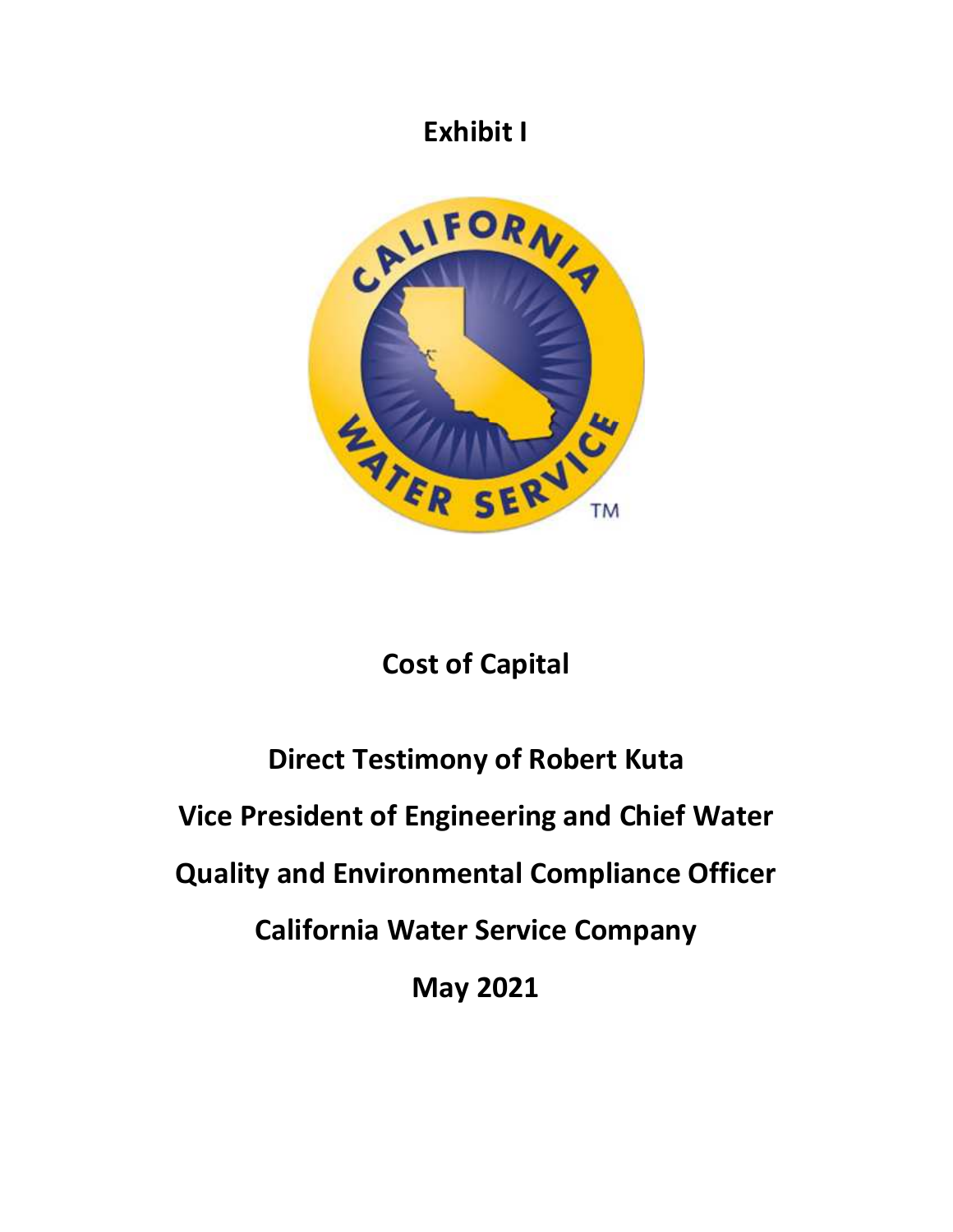### **Table of Contents**

| $\Pi$ . | QUALIFICATIONS …………………………………………………………………………………………1 |    |
|---------|----------------------------------------------------|----|
| III.    |                                                    |    |
|         |                                                    |    |
|         |                                                    |    |
|         |                                                    |    |
|         |                                                    | 28 |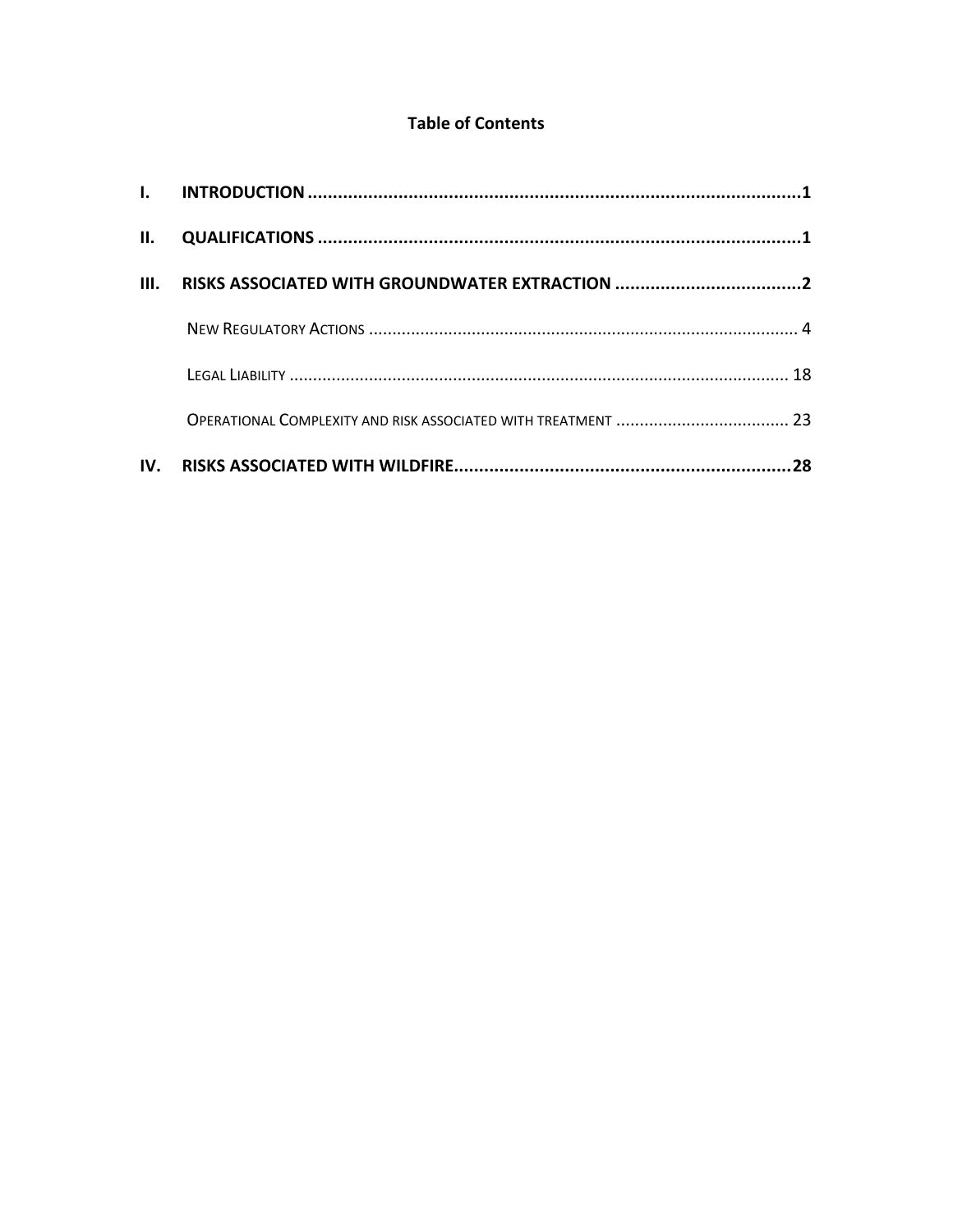#### <span id="page-2-0"></span>1 **I. INTRODUCTION**

 $\overline{a}$ 

#### 2 **Q. What is the purpose of this testimony?**

<span id="page-2-1"></span>3 A. The purpose of this testimony is to outline two categories of operational risk 4 which are more likely to affect California Water Service Company ("Cal Water") than the 5 cost of capital peer group. The first relates to the multitude of risks associated with Cal 6 Water's reliance on around 700 groundwater wells to produce roughly half of its water 7 supply<sup>1</sup>. The second, wildfire risk, is related to California's legal framework and natural 8 environment. 9 10 **II. QUALIFICATIONS**  11 **Q. What are your qualifications for this testimony?**  12 A. I joined Cal Water in April 2015 and am Vice President of Engineering and Chief 13 Water Quality and Environmental Compliance Officer. In that role, I have responsibility 14 over asset management, the annual capital program, and all water quality and 15 environmental regulatory compliance. 16 17 **Q. What is your educational background?**  18 A. I obtained a Bachelor of Science degree in Biology from Central Michigan 19 University in 1986. During the 1990's I completed approximately 40 hours of graduate

20 studies in engineering at Arizona State University. In 2001, I received a Master of

 $1$  Of the 700 wells, approximately 400 are active. The non-active wells are either on "stand-by" with State Water Resource Control Board ("SWRCB") imposed short term use restrictions or "inactive" pending short or long term solutions to be removed from this classification.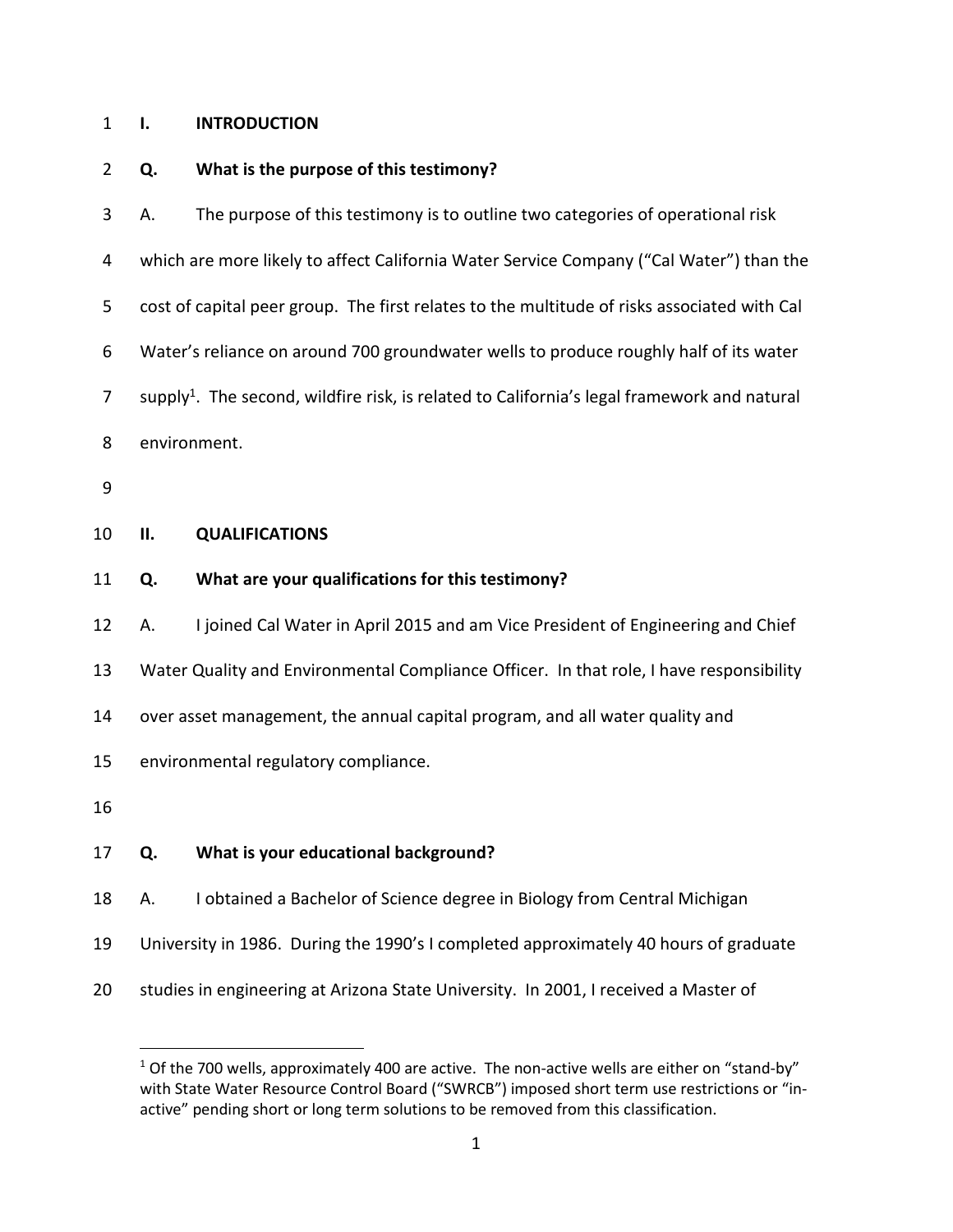<span id="page-3-0"></span>

| $\mathbf{1}$   |    | Business Administration from University of Phoenix. I am currently enrolled at MIT         |
|----------------|----|--------------------------------------------------------------------------------------------|
| $\overline{2}$ |    | Sloan School of Management in the Advanced Certificate for Executives program.             |
| 3              |    |                                                                                            |
| 4              | Q. | Do you hold any professional certifications?                                               |
| 5              | А. | Since 2008, I have held a certificate of Designated Design-Build Professional from         |
| 6              |    | the Design Build Institute of America. I also maintain four water and wastewater           |
| 7              |    | operator certificates from the State of Arizona.                                           |
| 8              |    |                                                                                            |
| 9              | Q. | Please summarize your business experience?                                                 |
| 10             | Α. | My 35-year professional career has spanned roles and responsibilities involving            |
| 11             |    | many different aspects of the water industry. These include regulated utility              |
| 12             |    | management, large capital program/project delivery, contract operations, and               |
| 13             |    | divestiture and acquisition implementation. My employers range from local regulated        |
| 14             |    | water utilities to global consulting firms. I have experience in utility ratemaking across |
| 15             |    | many states, including California.                                                         |
| 16             |    |                                                                                            |
| 17             | Ш. | RISKS ASSOCIATED WITH GROUNDWATER EXTRACTION                                               |
| 18             | Q. | What are the additional risks associated with Cal Water's groundwater wells?               |
| 19             | А. | A reliance on groundwater well supply adds to Cal Water's risk because there are           |
| 20             |    | issues with groundwater that are either not generally experienced with surface water or    |
| 21             |    | have different impacts to the company. Groundwater risk can be categorized into four       |
| 22             |    | broad categories. First, and most recently evident, is the risk of new laws and regulatory |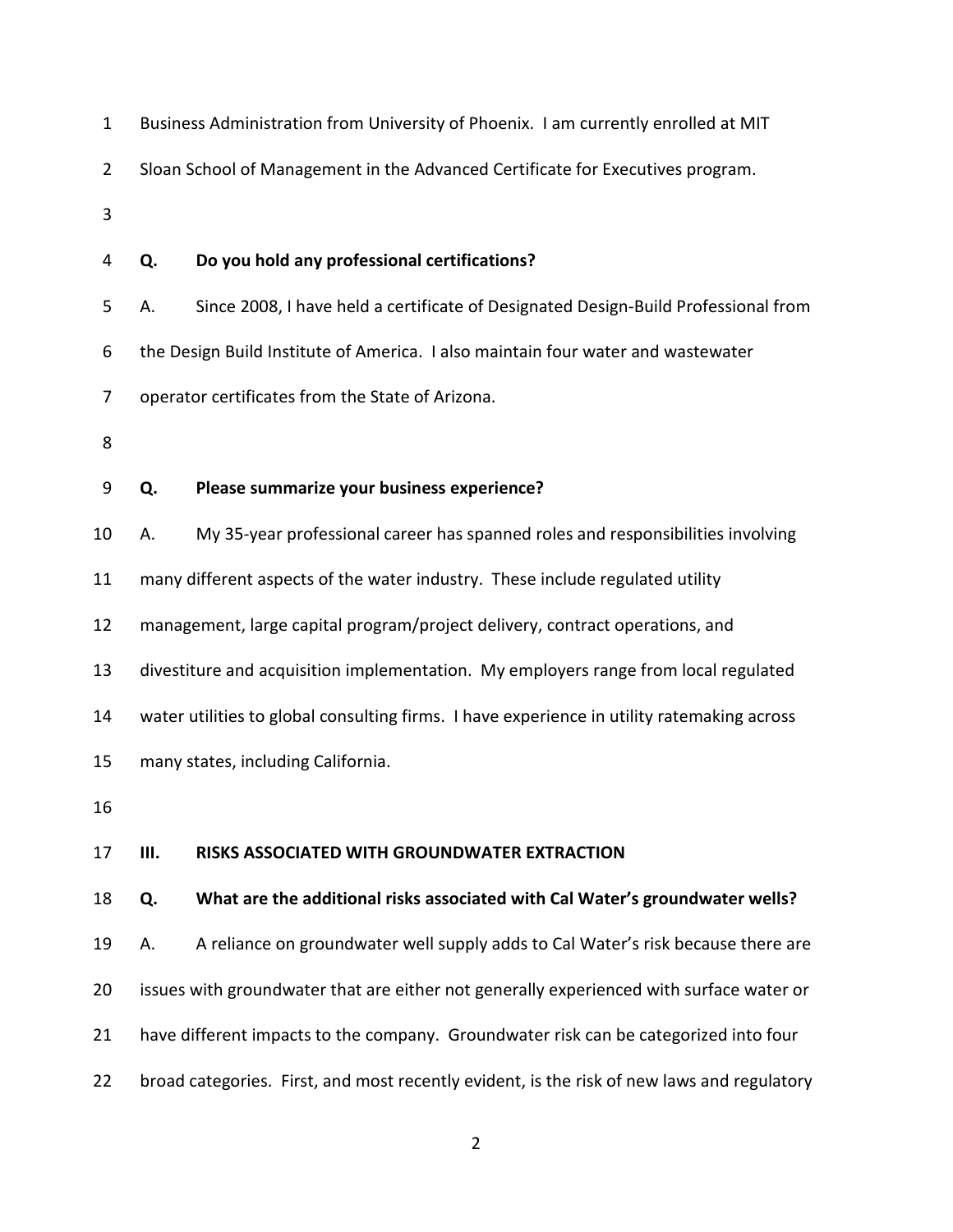| $\mathbf 1$    | action for which timely cost recovery cannot be obtained. Second is the risk of serving    |
|----------------|--------------------------------------------------------------------------------------------|
| $\overline{2}$ | water to customers which does not meet health standards or otherwise injures the           |
| 3              | customer. Third is the risk of liability to Cal Water for groundwater contamination        |
| 4              | occurring incidentally through its operations. The fourth risk, is complexity of operation |
| 5              | and treatment declining groundwater levels, seawater intrusion, and likelihood of          |
| 6              | failure due to aging infrastructure.                                                       |
| 7              |                                                                                            |
| 8              | Does Cal Water rely upon groundwater to serve its customers?<br>Q.                         |
| 9              | Yes. Cal Water obtains approximately half of its water supply from groundwater<br>А.       |
| 10             | wells. Statewide, Cal Water owns more than 700 wells. In certain districts, Cal Water      |
| 11             | relies solely on wells, and in others Cal Water obtains water from a mix of groundwater    |
| 12             | and other sources. Cal Water employs approximately 300 active treatment processes.         |
| 13             | Some wells may require multiple treatment processes to remove contaminants.                |
| 14             |                                                                                            |
| 15             | Is this situation different from the peer group selected by your financial<br>Q.           |
| 16             | witness, Mr. Sheilendranath?                                                               |
| 17             | I am familiar with the operations of several of other peers, having worked in the<br>А.    |
| 18             | industry for many years and having been employed by several of the other peer group        |
| 19             | water utilities. Yes, for a couple of reasons - California has been more active in         |
| 20             | promoting new and stringent water quality regulations than the federal government          |
| 21             | and most other states. Many of these contaminants occur in California groundwater          |
| 22             | used for drinking water supplies. Examples of this are the State's maximum                 |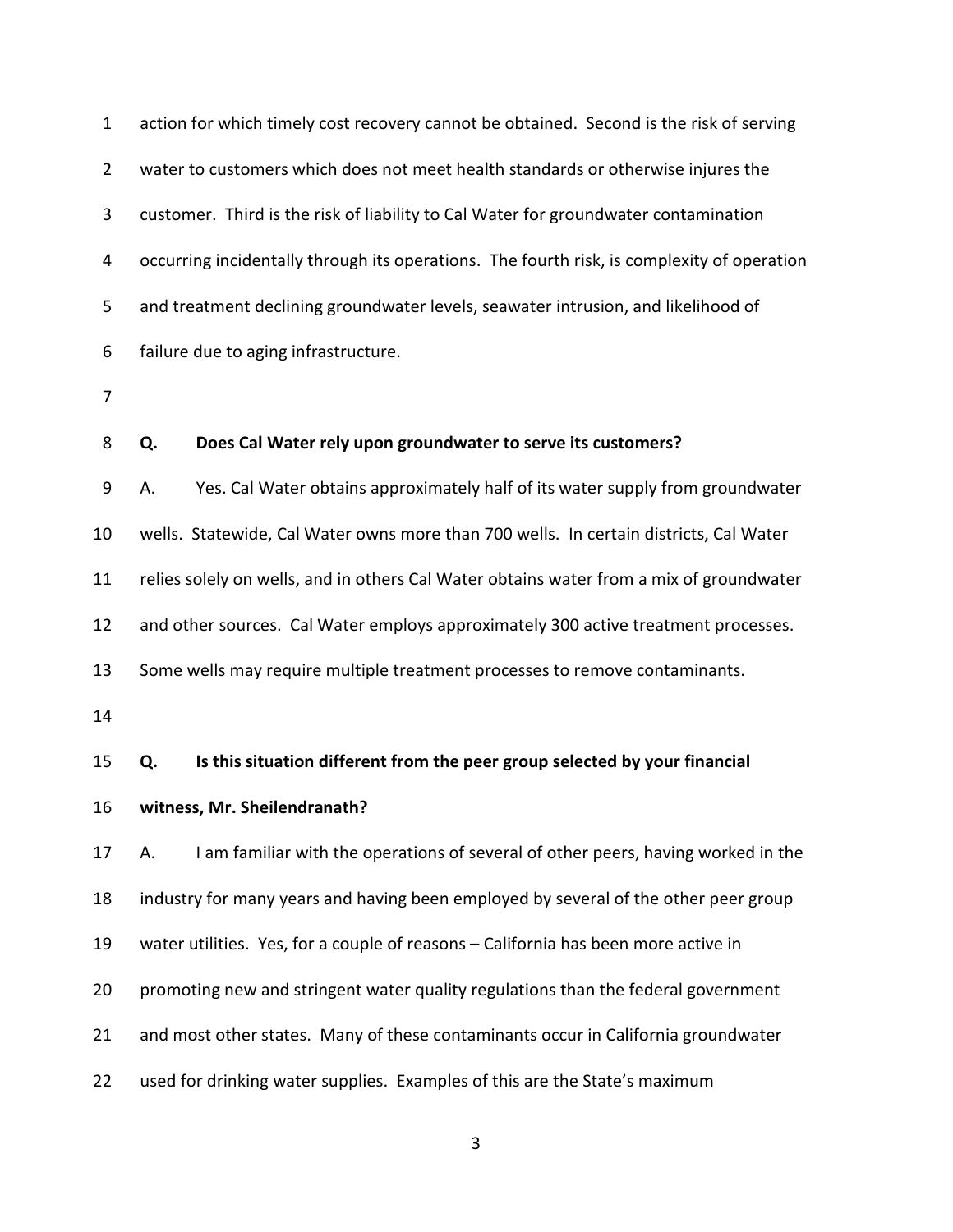| $\mathbf{1}$   | contaminant level ("MCL") for perchlorate and its instituting notifications requirements            |
|----------------|-----------------------------------------------------------------------------------------------------|
| $\overline{2}$ | for more than 30 additional contaminants <sup>2</sup> beyond those included in federal regulations, |
| 3              | some with additional associated response level requirements. The establishment of                   |
| 4              | California's enhanced drinking water quality regulations, beyond those of many other                |
| 5              | states, has resulted in greater challenges in avoiding violations of those regulations by           |
| 6              | water utilities, and the increased prospect for exposure to adverse litigation actions.             |
| $\overline{7}$ | With that said, Cal Water has, in California: 1) the greatest share of its customer count,          |
| 8              | 2) the largest and most dispersed service areas, as well as 3) largest number of                    |
| 9              | groundwater supply wells, numbering 700, when compared to the peer group                            |
| 10             | companies. Taken together, these conditions make Cal Water unique among the peer                    |
| 11             | group.                                                                                              |
| 12             |                                                                                                     |
| 13             | <b>New Regulatory Actions</b>                                                                       |
| 14             | What kinds of regulatory actions and legislation have affected Cal Water's<br>Q.                    |
| 15             | groundwater supplies in recent years?                                                               |
| 16             | The Sustainable Groundwater Management Act ("SGMA"), new regulations for                            |
| 17             | Chromium-6 ("CR-6"), 1,2,3 Trichloropropane ("1,2,3-TCP"), and regulatory action on                 |
| 18             | perfluorooctanesulfonic acid ("PFOS"), perfluorooctanoic acid ("PFOA") and                          |
| 19             | perfluorobutanesulfonic acid ("PFBS") have each affected Cal Water's groundwater                    |

<span id="page-5-0"></span> $\overline{a}$ 

<sup>2</sup> *March 5, 2021, State Water Resources Control Board — Division of Drinking Water https://www.waterboards.ca.gov/drinking\_water/certlic/drinkingwater/NotificationLevels.shtml*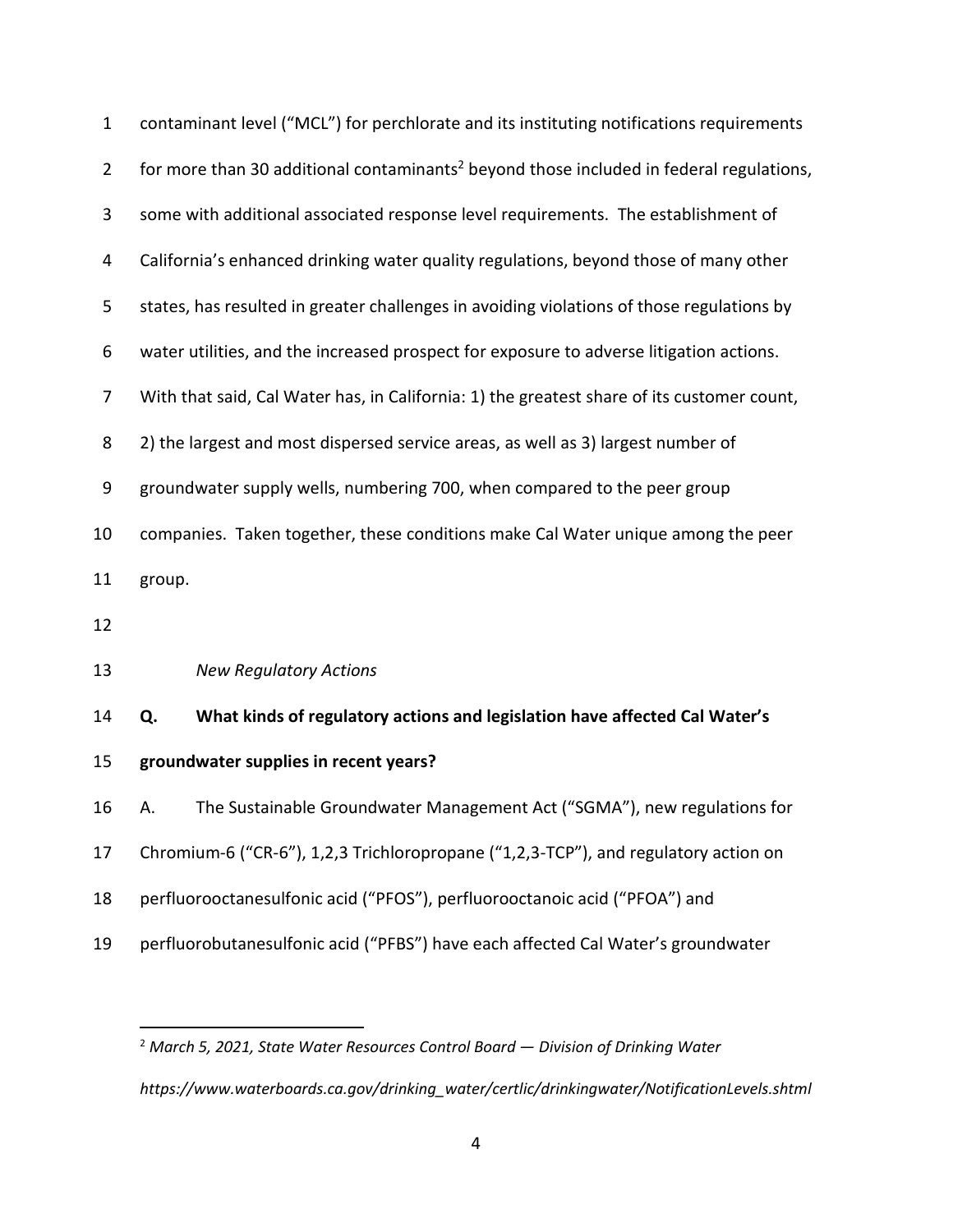1 supplies in recent years. We have also had relatively new exposure to nitrate 2 contamination over the MCL.

3

#### 4 **Q. Can you provide examples of impacts from SGMA?**

5 A. Yes. The Department of Water Resources ("DWR") provides the following 6 summary. "SGMA requires governments and water agencies of high and medium 7 priority basins to halt overdraft and bring groundwater basins into balanced levels of 8 pumping and recharge. Under SGMA, these basins should reach sustainability within 20 9 years of implementing their sustainability plans. For critically over-drafted basins, that 10 will be 2040. For the remaining high and medium priority basins, 2042 is the deadline." 11 While Groundwater Sustainable Plans ("GSP"s) for critically overdrafted basins 12 have been submitted to DWR, GSPs for high and medium priority basins are largely still 13 being developed. For this reason, there remains a high degree of uncertainty as to 14 projects and associated fees/costs that will be required by Groundwater Sustainable 15 Agencies ("GSA"s) to address the specific issues for each basin. 16 Cal Water draws groundwater in 14 basins that are designated by DWR as high-17 priority basins and an additional 6 basins that are designated by DWR as medium-18 priority. These 20 basins are included in 17 GSAs and these costs are unlikely to fully be 19 captured in General Rate Cases ("GRCs"). As discussed in the direct testimony by Mr. 20 Greg Milleman, while the modified cost balancing account ("MCBA") has been in place 21 in the past to accurately capture these costs, it will no longer be in place after 2022.

22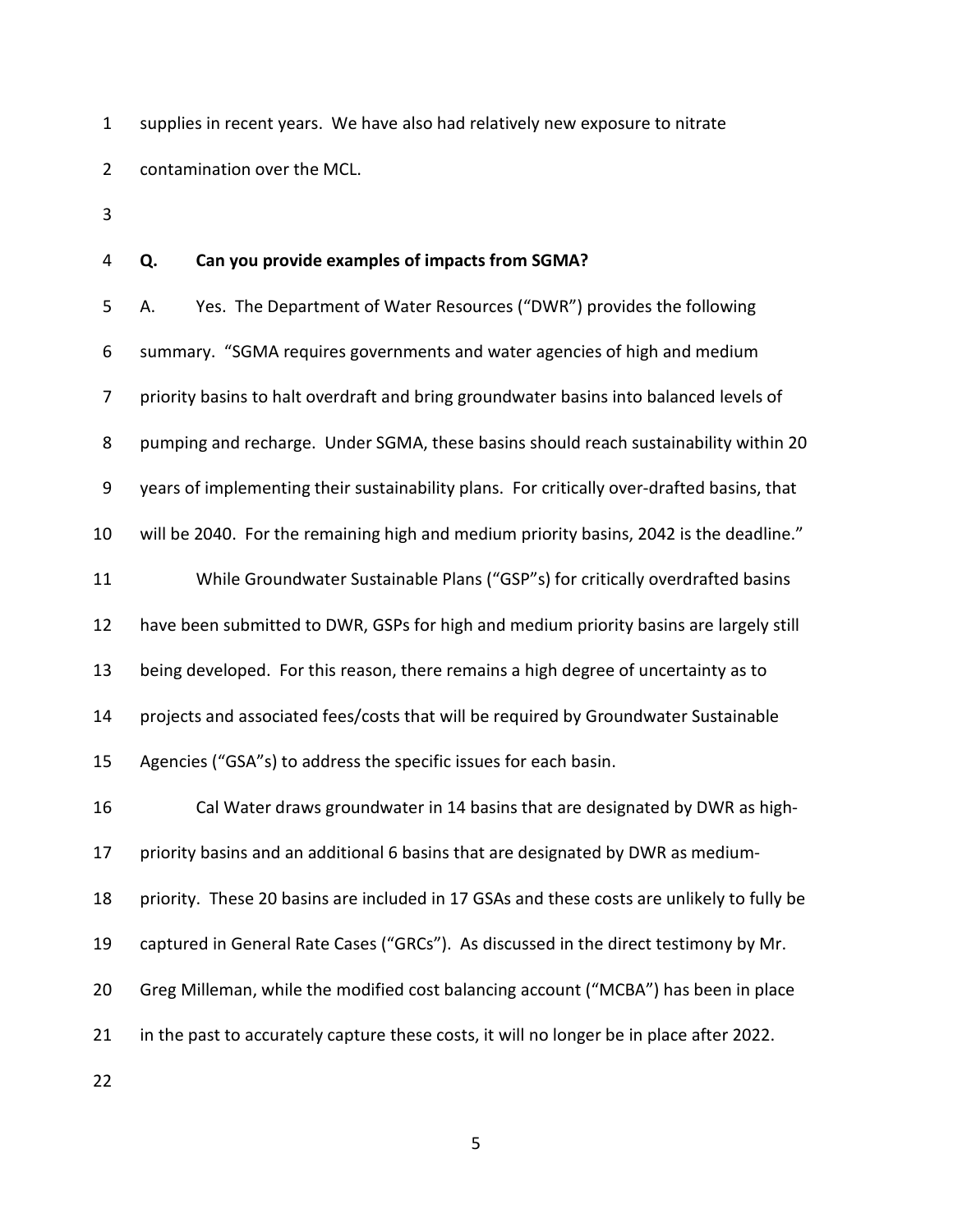| $\mathbf{1}$   | Q. | Please explain 1,2,3-TCP and its impact to Cal Water's groundwater supplies?             |
|----------------|----|------------------------------------------------------------------------------------------|
| $\overline{2}$ | А. | 1,2,3-TCP is a synthetic chemical historically used as a cleaning, degreasing            |
| 3              |    | solvent and paint remover. Some widely-used soil fumigants (i.e., pesticides) contained  |
| 4              |    | 1,2,3-TCP as a chemical ingredient. It is a volatile organic compound and is recognized  |
| 5              |    | as a carcinogen in California. Historical and wide-spread use of pesticides containing   |
| 6              |    | 1,2,3-TCP has resulted in the local and regional contamination of groundwater and        |
| 7              |    | aquifers, respectively. 1,2,3-TCP is very persistent in groundwater. The State Water     |
| 8              |    | Resources Control Board ("SWRCB") Division of Drinking Water ("DDW") adopted an          |
| 9              |    | MCL for 1,2,3-TCP of 5 parts per trillion ("ppt") in July 2017 and the new 1,2,3-TCP MCL |
| 10             |    | went into effect on December 14, 2017. California Environmental Protection Agency's      |
| 11             |    | Office of Environmental Health Hazard Assessment ("OEHHA") has a related public          |
| 12             |    | health goal for 1,2,3-TCP of 0.7 ppt. Based on data up to 2016, about 289 public water   |
| 13             |    | system wells with confirmed detections above the MCL of 5 ppt <sup>3</sup> .             |
| 14             |    | 1,2,3-TCP is found in several of the groundwater aquifers Cal Water uses as              |
| 15             |    | drinking water sources across the State. Because of the health risk associated with      |
| 16             |    | drinking water contaminated with 1,2,3-TCP above certain levels, corrective actions      |
| 17             |    | must be taken to mitigate risk of exposure. For Cal Water, 1,2,3 TCP currently impacts   |
| 18             |    | our Bakersfield, Visalia, Selma, Stockton, South San Francisco, and Chico districts. To  |
| 19             |    | comply with the 1,2,3-TCP MCL and protect public health, Cal Water has made the          |

<sup>&</sup>lt;sup>3</sup> 1,2,3-Trichloropropane (1,2,3-TCP) PowerPoint presentation, January 31, 2018, Division of Drinking Water (DDW) Program Management Branch, California Water Boards [https://www.waterboards.ca.gov/drinking\\_water/certlic/drinkingwater/documents/123](https://www.waterboards.ca.gov/drinking_water/certlic/drinkingwater/documents/123-tcp/123tcp_utility_training.pdf) [tcp/123tcp\\_utility\\_training.pdf](https://www.waterboards.ca.gov/drinking_water/certlic/drinkingwater/documents/123-tcp/123tcp_utility_training.pdf) 

 $\overline{a}$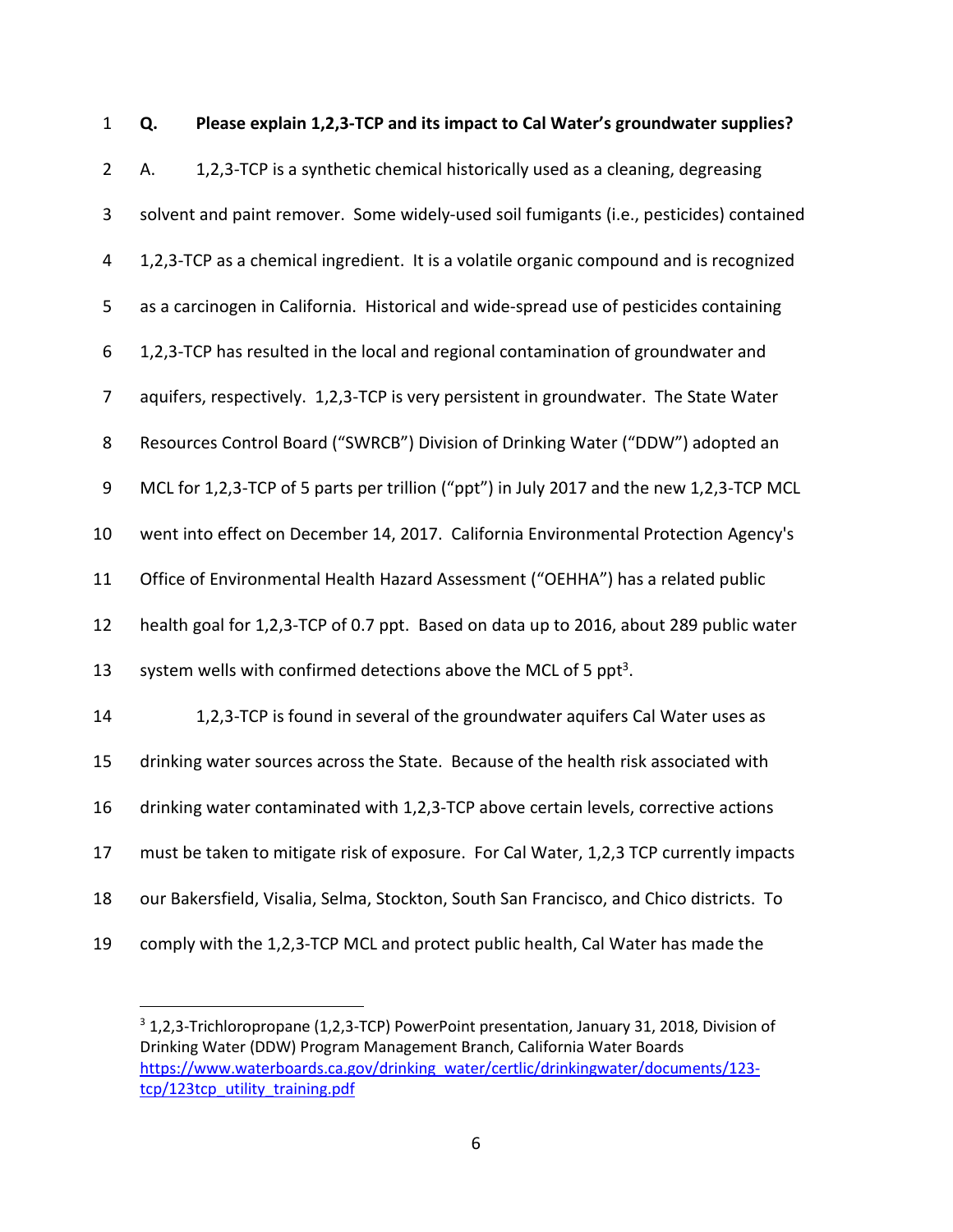| $\mathbf 1$    | necessary capital investments to install treatment systems that remove 1,2,3-TCP. Even  |
|----------------|-----------------------------------------------------------------------------------------|
| $\overline{2}$ | though Cal Water has successfully implemented granulated activated carbon ("GAC") for   |
| 3              | treatment, there is rising concerns about increasing costs of treatment and the risks   |
| 4              | associated with ownership and disposal of the resulting waste stream.                   |
| 5              |                                                                                         |
| 6              | Has the company received full, fair, and timely recovery of necessary capital<br>Q.     |
| 7              | and operating costs related to 1,2,3-TCP impacts to its customers?                      |
| 8              | The 1,2,3-TCP settlement reimbursed customers for past capital project costs<br>А.      |
| 9              | and provided funds for 10 years of projected future carbon change outs on well head     |
| 10             | treatment. This settlement was based on a set number of claim wells and projected       |
| 11             | contamination in the future. Those projections may or may not be accurate. For          |
| 12             | example, there may be more carbon change outs in the future than projected in the       |
| 13             | settlement. Additionally, there may be other wells impacted by 1,2,3-TCP that were not  |
| 14             | part of the settlement that will require future treatment. There were several wells not |
| 15             | included in the settlement or lawsuit based upon lower 1,2,3-TCP levels.                |
| 16             |                                                                                         |
| 17             | Please explain per- and polyfluoroalkyl substances ("PFAS").<br>Q.                      |
| 18             | PFAS are synthetic organic perfluoronated compounds that are extremely<br>А.            |
| 19             | persistent in the environment and are commonly referred to as "forever compounds".      |
| 20             | PFAS were commercially used as a surface-active agent to make a wide variety of         |
| 21             | industrial and chemical products stain-resistant and waterproof. They are found in      |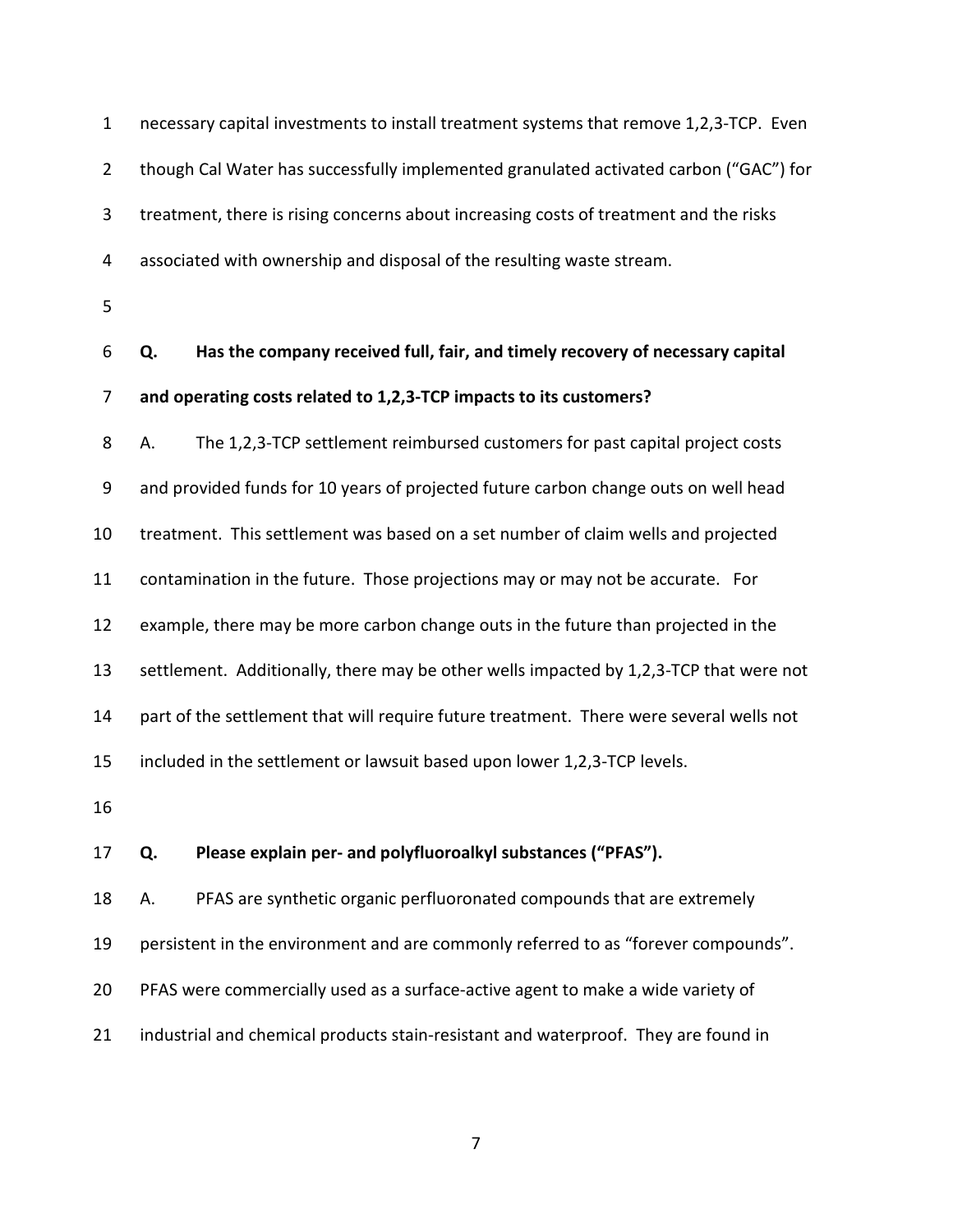1 firefighting foams, cleaning products, and other materials used in the aerospace,

2 automotive, construction sectors.

| 3  | Approximately 5,000 PFAS compounds have been identified at this time. Studies           |
|----|-----------------------------------------------------------------------------------------|
| 4  | indicate exposure to two PFAS compounds, perfluorooctanoic acid ("PFOA") and            |
| 5  | perfluorooctanesulfonic acid ("PFOS") over certain levels may result in adverse health  |
| 6  | effects, such as carcinogenic effects, potential liver toxicity and reproductive        |
| 7  | developmental effects.                                                                  |
| 8  |                                                                                         |
| 9  | What regulations exist regarding the treatment of PFAS?<br>Q.                           |
| 10 | No federal MCL for PFAS currently exists. However, in 2016, the U.S.<br>А.              |
| 11 | Environmental Protection Agency ("EPA") issued a lifetime health advisory of 70 ppt for |
| 12 | PFOS and PFOA combined for drinking water. The EPA advises water systems to notify      |
| 13 | their customers of the presence of these compounds if combined levels of PFOS and       |
| 14 | PFOA are detected above a total of 70 ppt. In California, the SWRCB has established     |
| 15 | Notification Levels ("NLs") and Response Levels ("RLs") for three PFAS compounds -      |
| 16 | PFOS, PFOA, and perfluorobutanesulfonic acid ("PFBS"). In addition to this, California  |
| 17 | Assembly Bill ("AB") 756 went into effect January 1, 2020 requiring drinking water      |
| 18 | systems to either (1) take sources out of service immediately; (2) utilize treatment or |
| 19 | blending; or (3) provide public notification for detections above the established       |
| 20 | response levels. Then, in February 2020, the SWRCB lowered the response levels to 10    |
| 21 | ppt and 40 ppt for PFOA and PFOS, respectively. On March 5, 2021, DDW issued            |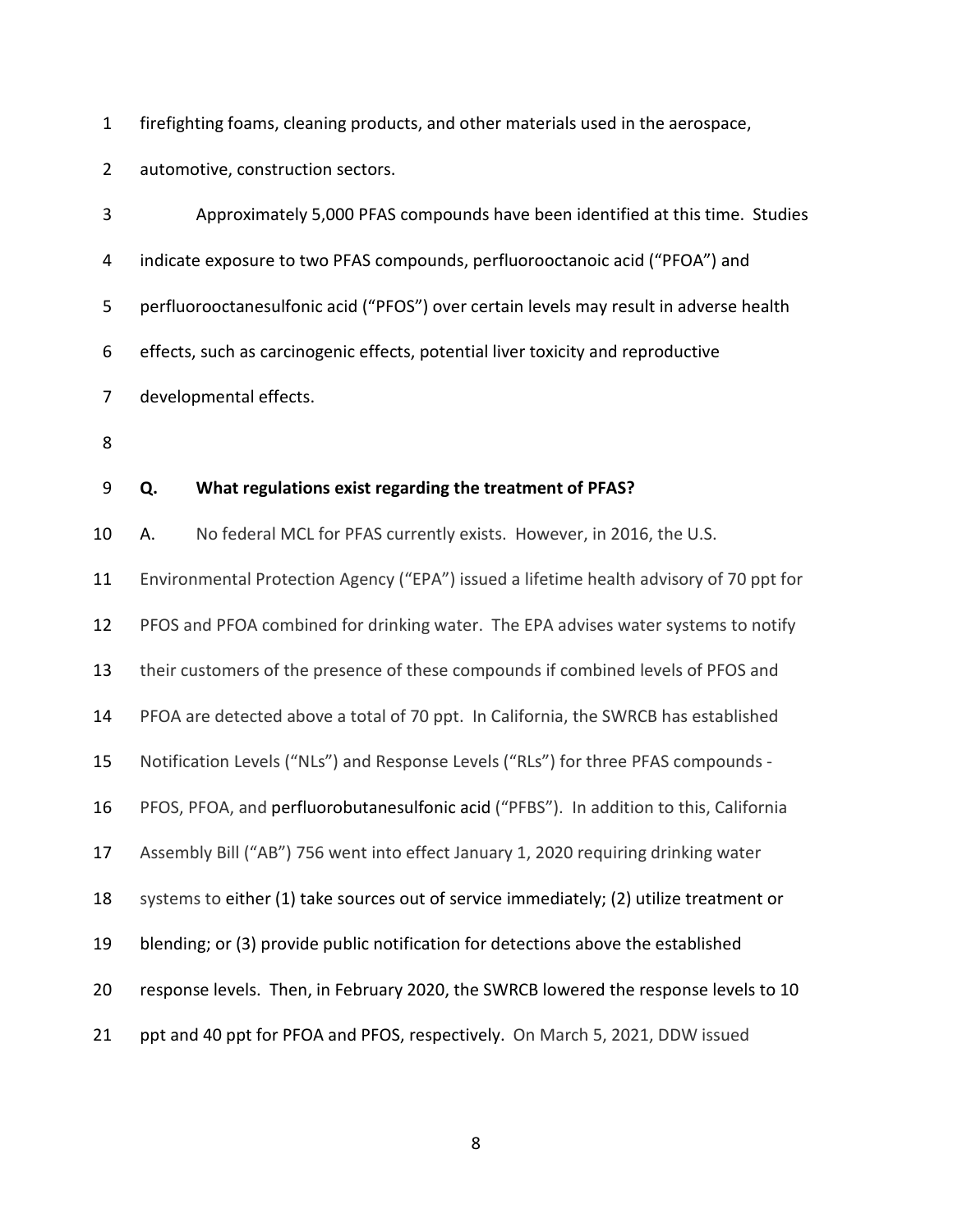1 notification and response levels for PFBS of 0.5 parts per billion ("ppb") and 5 ppb, 2 respectively.

3

# 4 **Q. How is Cal Water impacted by the presence of PFAS in its groundwater**  5 **sources?**  6 A. Based on PFAS testing completed by Cal Water so far, 51 of Cal Water's 7 groundwater sources have PFAS detections over the California-established NLs. Of the 8 51 sources, 16 have detections over the RLs and require corrective action to comply 9 with AB 756. As required by AB 756, Cal Water either removed these sources from 10 service immediately or installed treatment.

11 We anticipate new regulations for these contaminants no later than 2023, a full 12 8 years after EPA made its initial announcement, which will be after the anticipated 13 processing time of Cal Water's 2021 GRC. There are also several unresolved concerns 14 relating to testing, treatment and residual management. For example, the EPA's current 15 testing method (EPA Method 537.1) covers analysis of 18 PFAS-related compounds. It is 16 currently developing a new testing method that will increase the analyte count to 29. It 17 is unclear at this time how many of Cal Water's facilities could be impacted should 18 additional regulatory limits be established for these soon-to-be detectable PFAS 19 compounds as a result.

20

21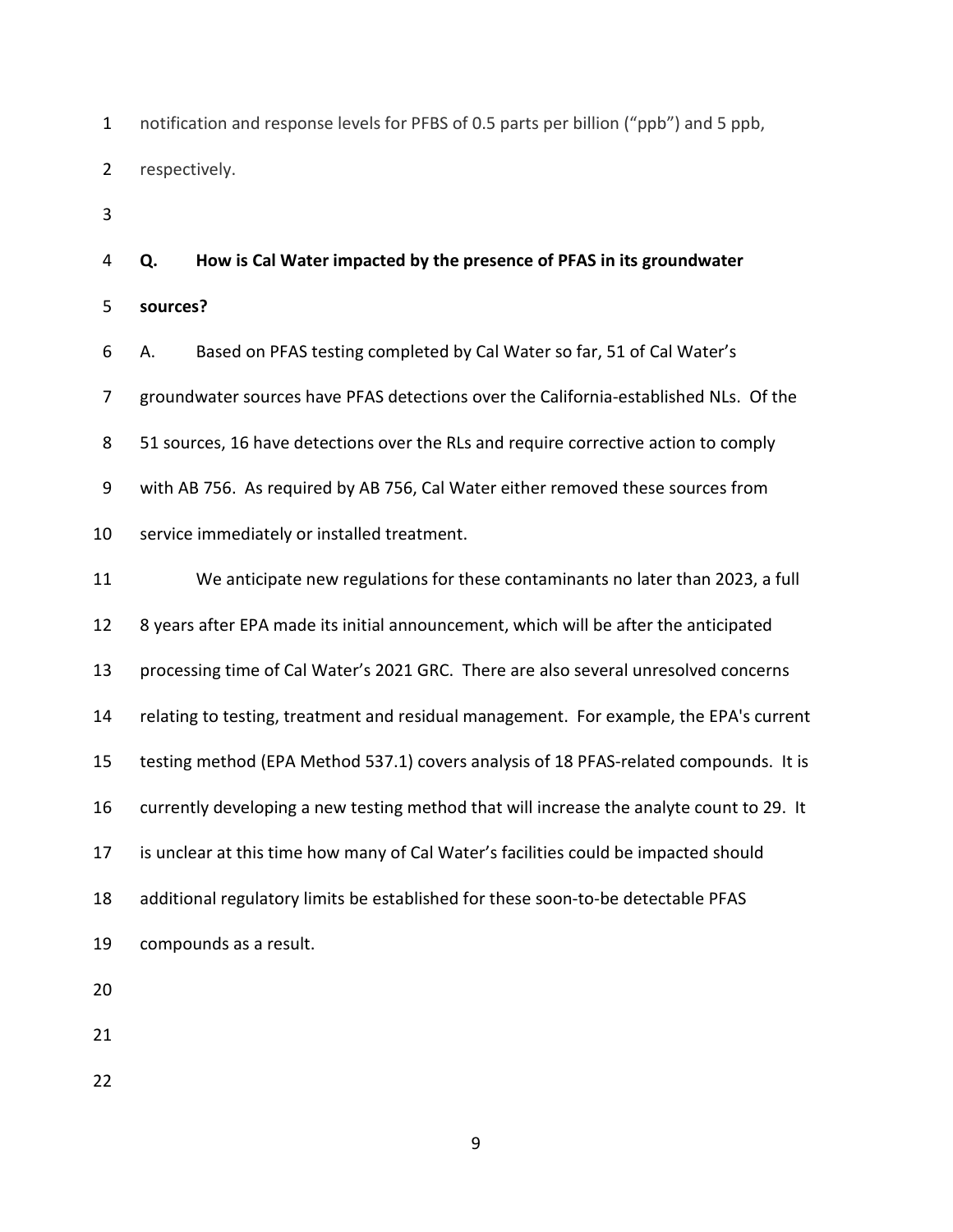#### 1 **Q. Has Cal Water been financially impacted by PFAS?**

2 A. Yes, Cal Water is impacted financially by the presence of PFAS in its groundwater 3 supplies in several ways. First, to date, Cal Water has expended over \$770K in PFAS 4 sample collection, analyses and reporting.

5 Second, in compliance with AB 756, Cal Water has and will continue to, to the 6 extent practical, remove all groundwater sources having PFAS concentrations above the 7 State's response limit; this currently totals 16 wells. Removal of these supplies requires 8 water to supplied from other sources, often from sources further away. This requires 9 additional energy to move the water, and greater operations and maintenance time to 10 ensure the higher service duty needed from the remaining wells is maintained. In some 11 cases, additional treatment costs are experienced, as the removed well may not have 12 had treatment, but the replacement source does. In cases where alternative 13 groundwater supply is not available to supplement the lost water production of 14 removed wells, but purchased surface water is, Cal Water faces increased operational 15 expenses in obtaining additional purchased water. 16 Third, in anticipation of imminent State or Federal PFAS MCLs and in order that it 17 may return wells exceeding the existing State PFAS response levels to service, Cal Water 18 is planning for installation of treatment at impacted wells and wells that, through water 19 quality monitoring, are approaching State response levels for PFAS. To date, Cal Water 20 has expended \$3.0M toward these efforts. After performing a feasibility and cost 21 effectiveness assessment of available treatment options, Cal Water considers wellhead

10

22 GAC treatment as the highest ranked treatment option. In considering GAC treatment,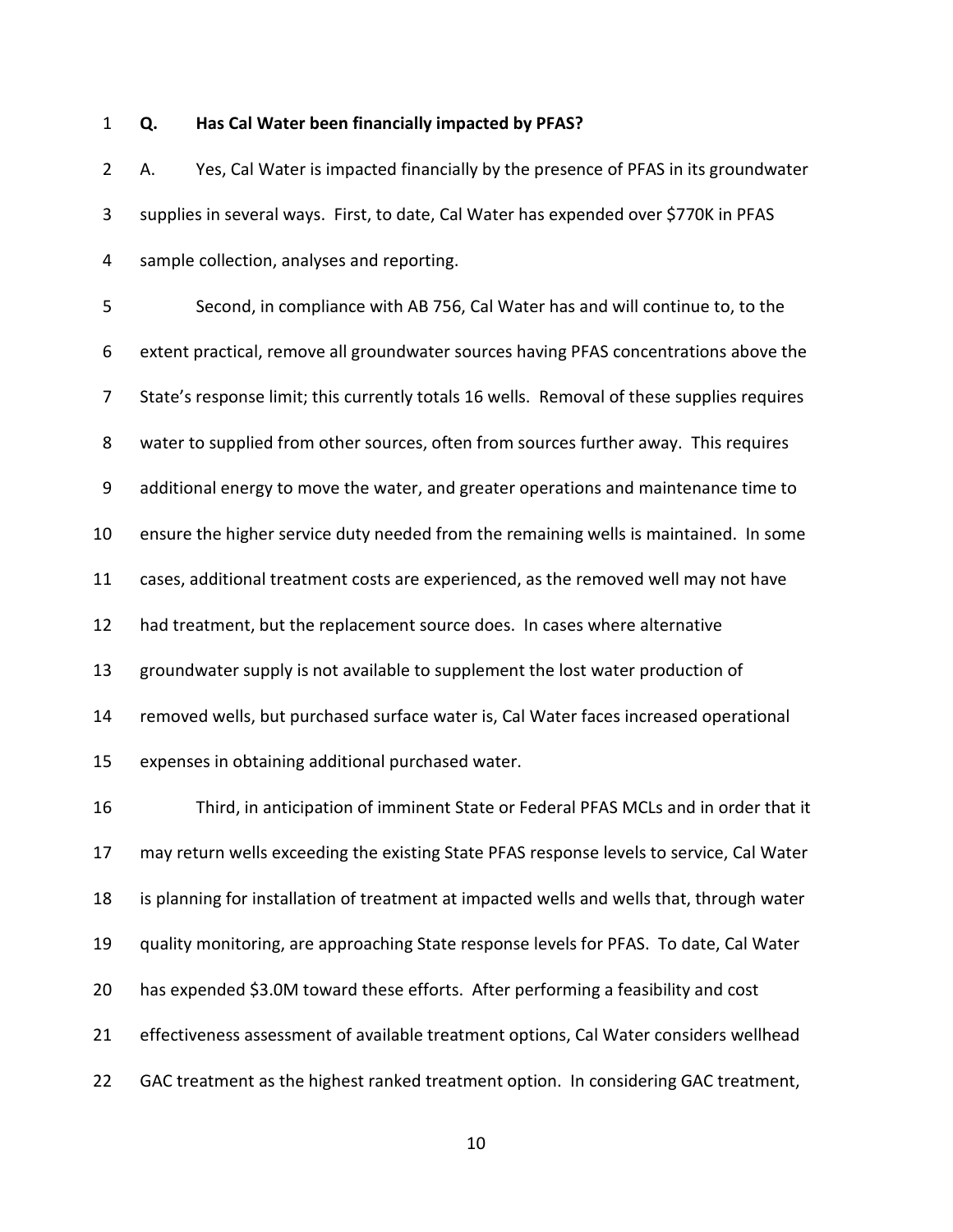| $\mathbf{1}$   | Cal Water must now initiate reviews as to the permitting and constructability               |
|----------------|---------------------------------------------------------------------------------------------|
| $\overline{2}$ | requirements of these large treatment assets. For example, Cal Water must determine         |
| 3              | whether the existing well site parcel is of suitable size to both accommodate the           |
| 4              | treatment works and to allow sufficient space for conducting future well site               |
| 5              | maintenance. If a parcel is deemed not large enough, decisions must be made on              |
| 6              | whether to acquire additional contiguous land, replace the well at a new parcel, or keep    |
| 7              | the well for standby use only. In advance of PFAS MCLs, each of these decisions bring       |
| 8              | regulatory uncertainty of cost recovery for Cal Water. My understanding is that cost        |
| 9              | recovery through rates is not certain until there is an MCL. Mr. Milleman's testimony       |
| 10             | address the regulatory risks of cost recovery.                                              |
| 11             |                                                                                             |
|                |                                                                                             |
| 12             | Focusing on water quality, what is Cal Water's most commonly occurring<br>Q.                |
| 13             | groundwater contaminant, and what health risks are associated with this                     |
| 14             | contaminant?                                                                                |
| 15             | Nitrate is one of the more widespread contaminants regulated by an enforceable<br>А.        |
| 16             | standard and found in groundwater sources in California. Nitrate is a primary drinking      |
| 17             | water quality contaminant with immediate health effects due to the fact that it is an       |
| 18             | acute toxin. Since nitrates are very soluble and do not bind to soils, nitrates have a high |
| 19             | potential to migrate to and move with groundwater. Nitrates/nitrites moving vertically      |
| 20             | in soil below the root zone are unlikely to be consumed by plants or other organisms,       |
| 21             | resulting in contamination of groundwater sources. High levels of nitrate in drinking       |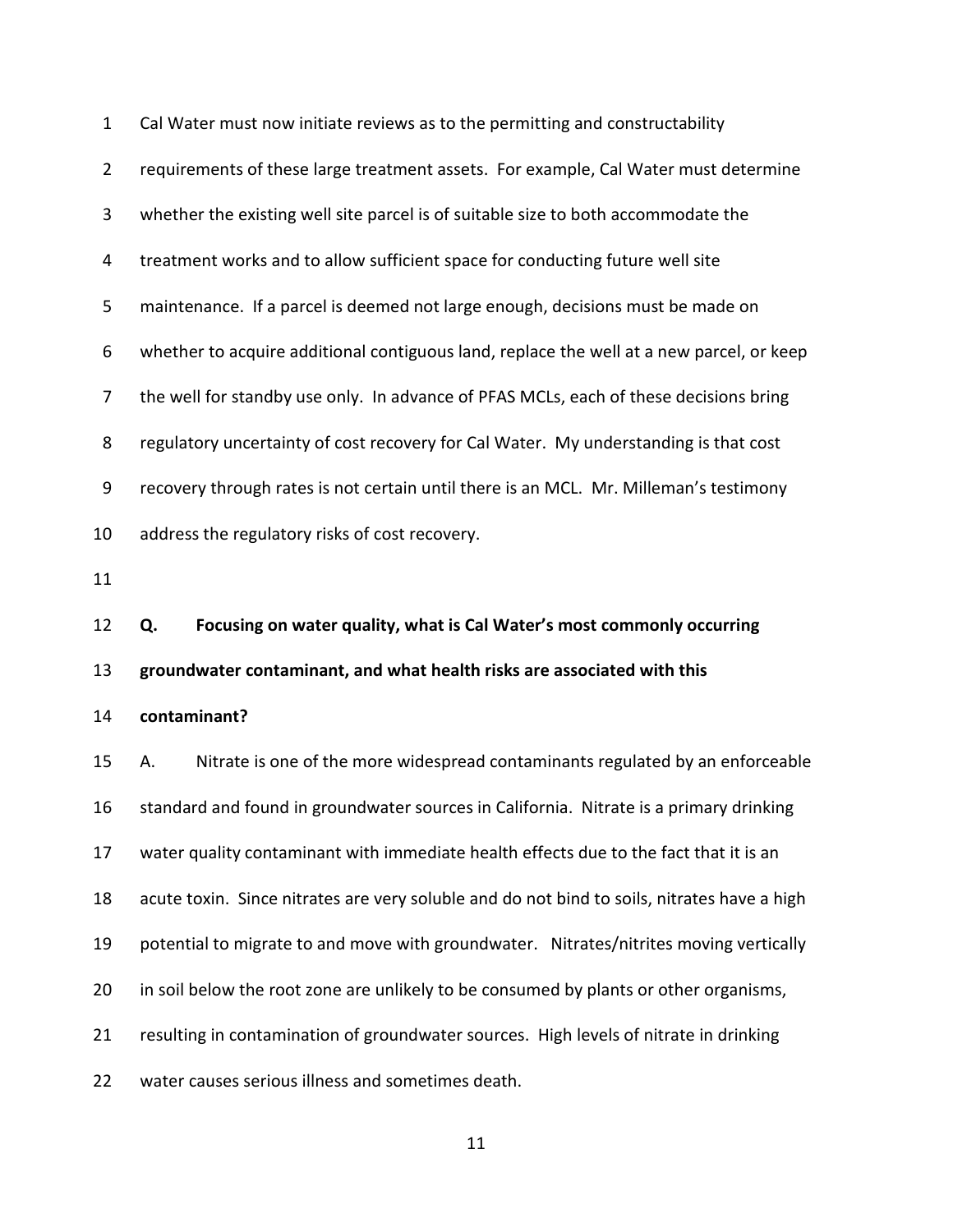| $\mathbf{1}$   | Several of Cal Water's groundwater sources are impacted by nitrate given the                      |
|----------------|---------------------------------------------------------------------------------------------------|
| $\overline{2}$ | fact that it is naturally occurring and used widely as a fertilizer in the agriculture            |
| 3              | industry. The current MCL for nitrate is set at 10 ppb. <sup>4</sup> Nitrate over this level is   |
| 4              | considered an acute health risk because it can cause methemoglobinemia or blue baby               |
| 5              | syndrome. Blue baby syndrome is a serious illness in infants due to the conversion of             |
| 6              | nitrate to nitrite by the body, which can interfere with the oxygen-carrying capacity of          |
| $\overline{7}$ | the child's blood. Cal Water has an internal action level of 40 ppm, where it will                |
| 8              | normally take a well off-line if possible.                                                        |
| 9              |                                                                                                   |
| 10             | What does Cal Water do to remediate nitrate contamination?<br>Q.                                  |
| 11             | Cal Water takes the necessary steps to ensure all water served to our customers<br>А.             |
| 12             | meets the regulatory standard when it comes to nitrate. Nitrate is currently regulated            |
| 13             | by the EPA and has an established MCL <sup>5</sup> . Public water systems are required to monitor |
| 14             | and treat sources with nitrate contamination. No water is served by Cal Water above               |
| 15             | the nitrate MCL.                                                                                  |
| 16             | Nitrates are expensive to treat. Cal Water uses several methods to mitigate                       |
| 17             | nitrate contamination. One approach is to blend water containing higher levels of                 |
| 18             | nitrate with water containing lower nitrate levels. This requires dedicated pipelines and         |
| 19             | specialized facilities, such as on-line nitrate monitoring equipment, reliable flow control       |

 $\overline{a}$ 

<sup>&</sup>lt;sup>4</sup> Levels established in the US Environmental Protection Agency safe drinking water act of 1974 and became effective in 1992.

<sup>&</sup>lt;sup>5</sup> Levels established in the US Environmental Protection Agency safe drinking water act of 1974 and became effective in 1992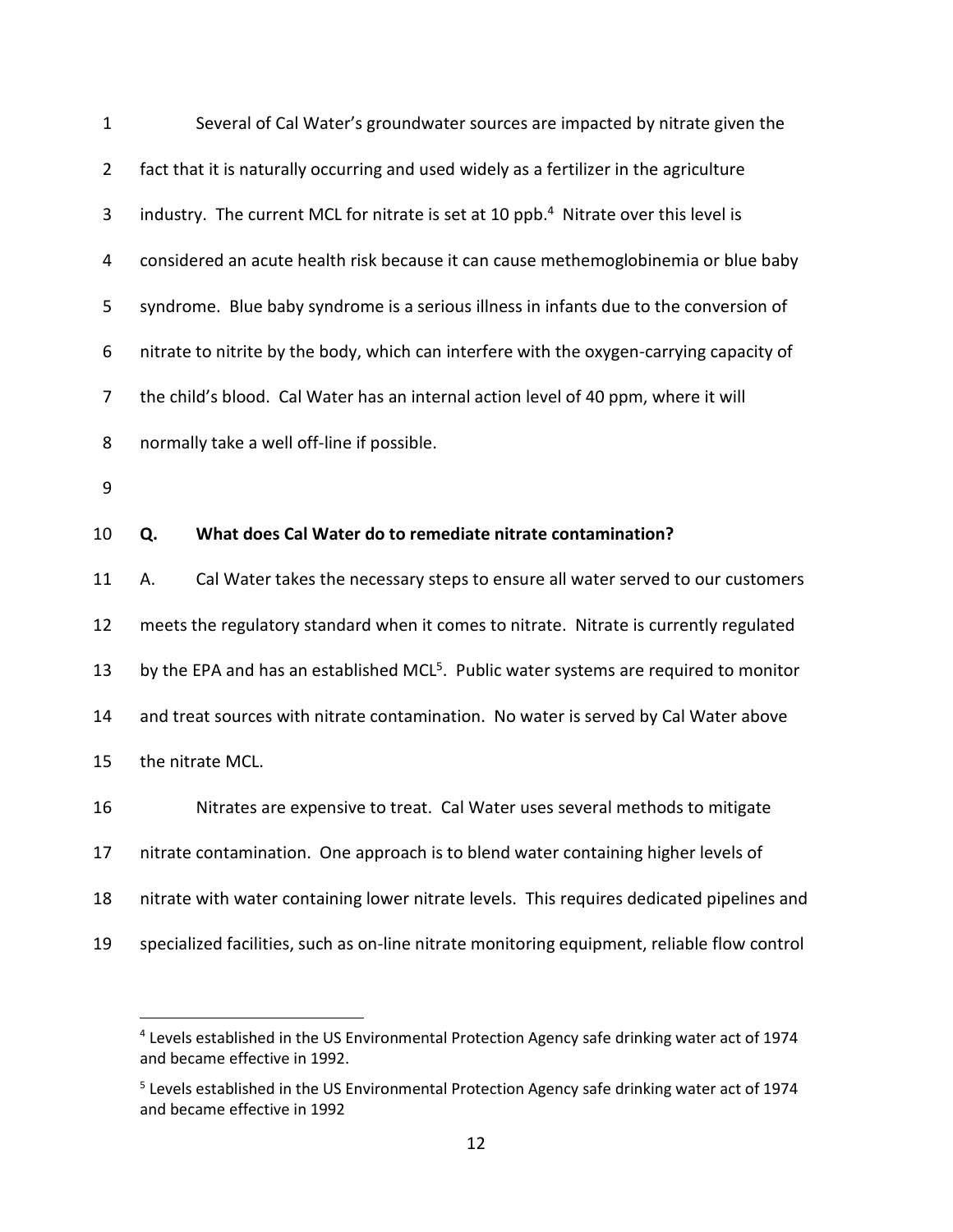1 and measuring devices, mixing manifolds and diligent operational oversight. Blending is 2 not always feasible, especially if a low-nitrate source is not readily available or in close 3 proximity for blending purposes. In addition, blending is not always a desirable 4 treatment option because of the dependence on multiple sources of lower nitrate water 5 and other operational constraints. In addition, blending still delivers nitrate in the final 6 product, albeit at lower concentrations. 7 Another approach that Cal Water utilizes is ion-exchange systems installed at the

8 Company's wells. These systems use a resin technology that allows for nitrogen ions to 9 be extracted from the source water and collected on resin beds, resulting in lower 10 nitrate levels in the finished water. While this technology works well, it has both greater 11 capital costs, due to the need for expensive equipment and operating costs as it 12 consumes power and generates large quantities of brine wastewater that requires an 13 expensive disposal.

14

15 **Q. Who is responsible for nitrate contamination and can Cal Water pursue legal**  16 **action to recover the expensive treatment costs for nitrate mitigation?** 

17 A. Nitrate contamination of groundwater occurs from a variety of sources. Usually 18 it is the result of fertilizer application from agricultural uses. Nitrate contamination can 19 also be caused by improper disposal of animal wastes, such as often found at dairies. 20 Because there is often a long time between when the surface activity (fertilizer 21 application or disposal of animal wastes) occurs and when nitrate contamination is 22 detected in the groundwater, it can be difficult and expensive to pursue potentially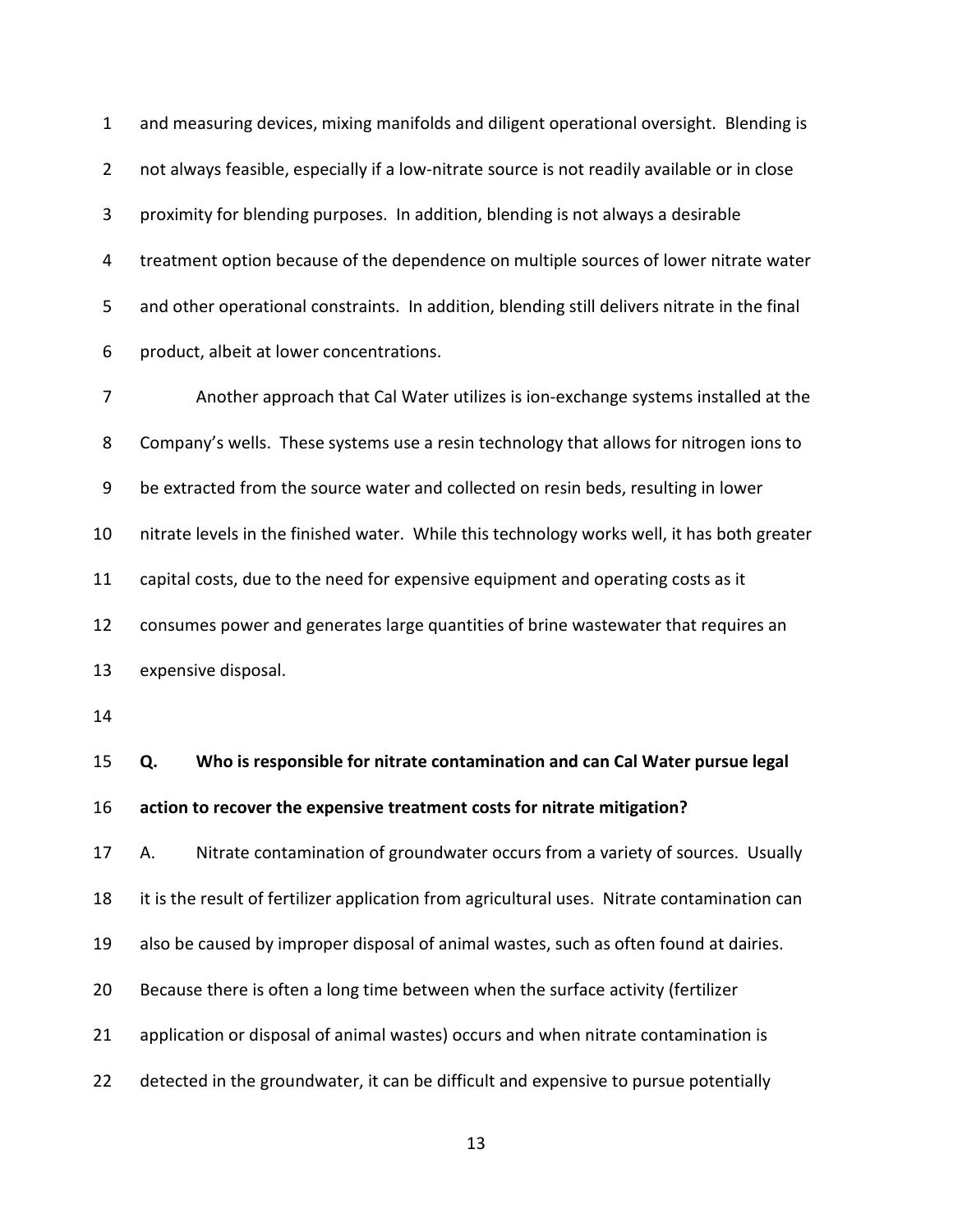1 responsible parties ("PRPs"). Unlike organic chemicals, there may not be a chemical 2 signature of nitrate contamination that can be linked to specific sources, manufacturers 3 or uses. Pursuit of manufacturers or PRPs is complicated by balancing the best available 4 science and legal considerations.

5

6 **Q. Explain why Cal Water chooses to treat rather than notify its customers of the**  7 **contamination?** 

8 A. Water utilities continuously struggle to manage consumer's perception about 9 the safety and quality of their water. Due in part to publicized national drinking water 10 quality incidents, some customers believe their water is unsafe. As a result of this, Cal 11 Water makes considerable efforts to instill customer confidence in the safety of their 12 water. This is especially important when other states have established MCLs for some 13 of these compounds before California takes action. The customer notification process 14 based on AB 756 requires the inclusion of specific health language that customers may 15 find very alarming. The following is an example of the health language Cal Water is 16 required to provide customers for exceeding the notification level and response level for 17 PFOS, "*Perfluorooctanesulfonic acid exposures resulted in immune suppression and*  18 *cancer in laboratory animals".* For these reasons, and the overall benefit of minimizing 19 the health risks to our customers, Cal Water chooses to remove contaminants from its 20 drinking water.

21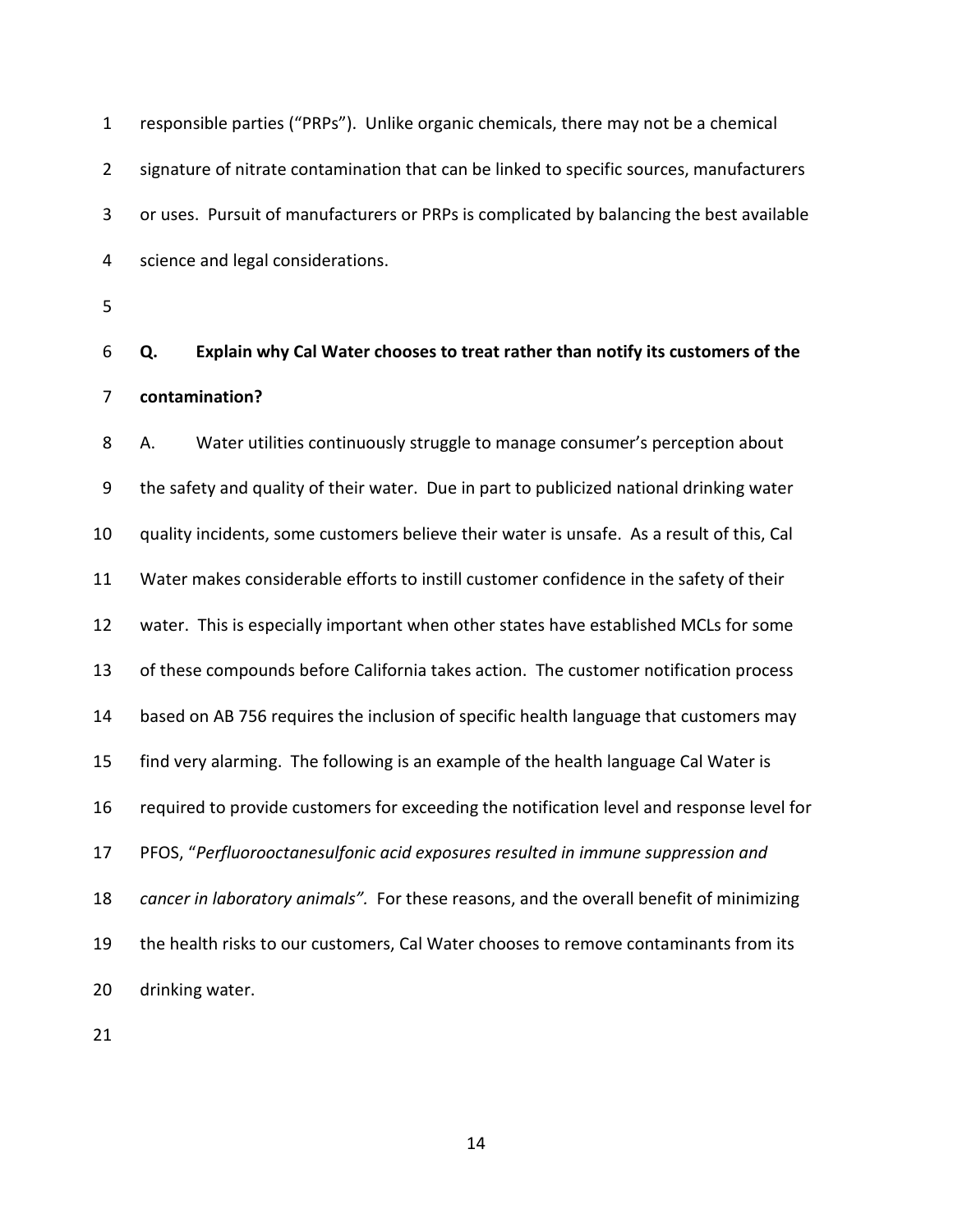1 **Q. Does the same occur with contamination which is trending toward an MCL but**  2 **not yet violating?** 

3 A. Yes, the company is faced with difficult decisions and must decide to invest in 4 treatment in some cases prior to exceeding the MCL. This can occur quickly, as was the 5 case for 1,2,3-TCP regulation where DDW required utilities to begin monitoring or be in 6 compliance in less than 60 days. Further, these conditions can occur between rate cases 7 resulting in cost recovery challenges.

8

9 **Q. Are there other contaminants or water quality parameters for which Cal Water**  10 **has this same concern?** 

11 A. Yes, in our routine customer surveys developed to gauge their wants and needs, 12 they consistently expect treatment for taste, odor, and color as they perceive their 13 water to be unsafe if these qualities are sensed to be adverse. However, these 14 parameters, along with the presence of certain chemicals which are not deemed health 15 hazards, present a similar conundrum. Treat, which is what the customers consistently 16 say they want, or do nothing since the tap water is in compliance with primary drinking 17 water standards. This situation generates a question of cost recovery eligibility when 18 the Commission is presented with these capital projects in our general rate cases. 19

- 20
- 21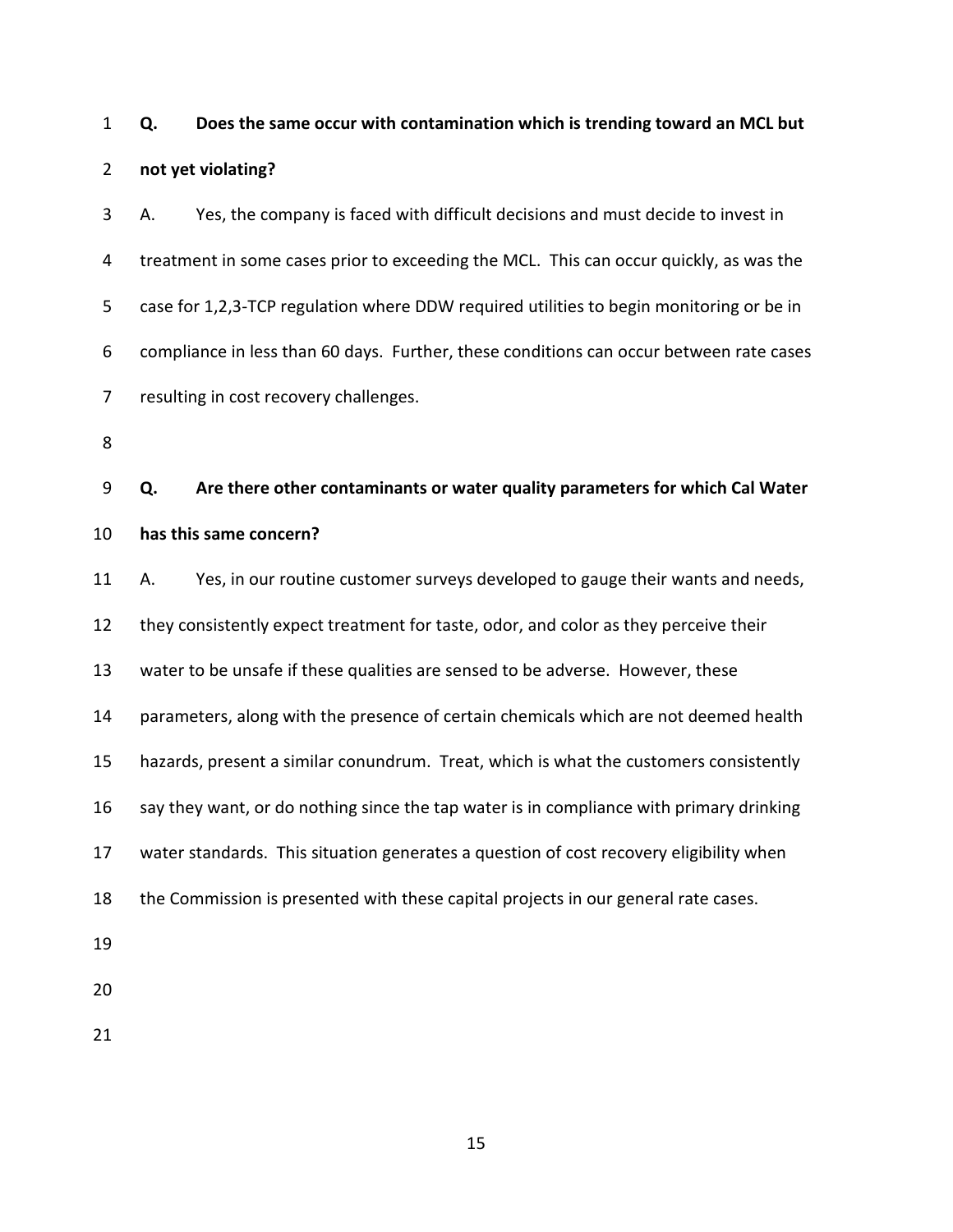1 **Q. Do water purveyors in California have heightened risk due to California's** 

#### 2 **aggressive approach to regulating new water quality compounds?**

3 A. Yes, EPA allows states that have primacy, that is the responsibilities associated 4 with implementing EPA approved programs, to establish new regulations as long as 5 those regulations are equivalent or more stringent than the federal regulations. 6 California is a primacy state that has moved more aggressively on a variety of 7 substances than most other states when it comes to establishing new regulatory 8 standards. The Perchlorate, CR-6 and 1,2,3-TCP regulations are examples of new 9 regulations established by California in recent times. Newly identified regulated or 10 potentially harmful compounds commonly leaves our customers with the impression 11 that their water is unhealthy. 12 13 **Q. What are the risks related to delivering water which exceeds DDW standards?**  14 A. All water utilities must protect public health and Cal Water bears the 15 responsibility for maintaining compliance with all state and federal drinking water 16 requirements. If a serious violation of standards occurs either due to misoperation of a 17 facility on a day-to-day basis or due to an emergency or unforeseen event, Cal Water, its 18 staff, chain of command, and ultimately its Board of Directors are collectively 19 responsible. Impacts of water quality violations are wide ranging and typically of high 20 cost and consequence to a utility. For example, serving drinking water in excess of state

- 21 or federal standards, even if only short term, may result in loss of confidence by
- 22 customers, regulators and other stakeholders requiring technical or business process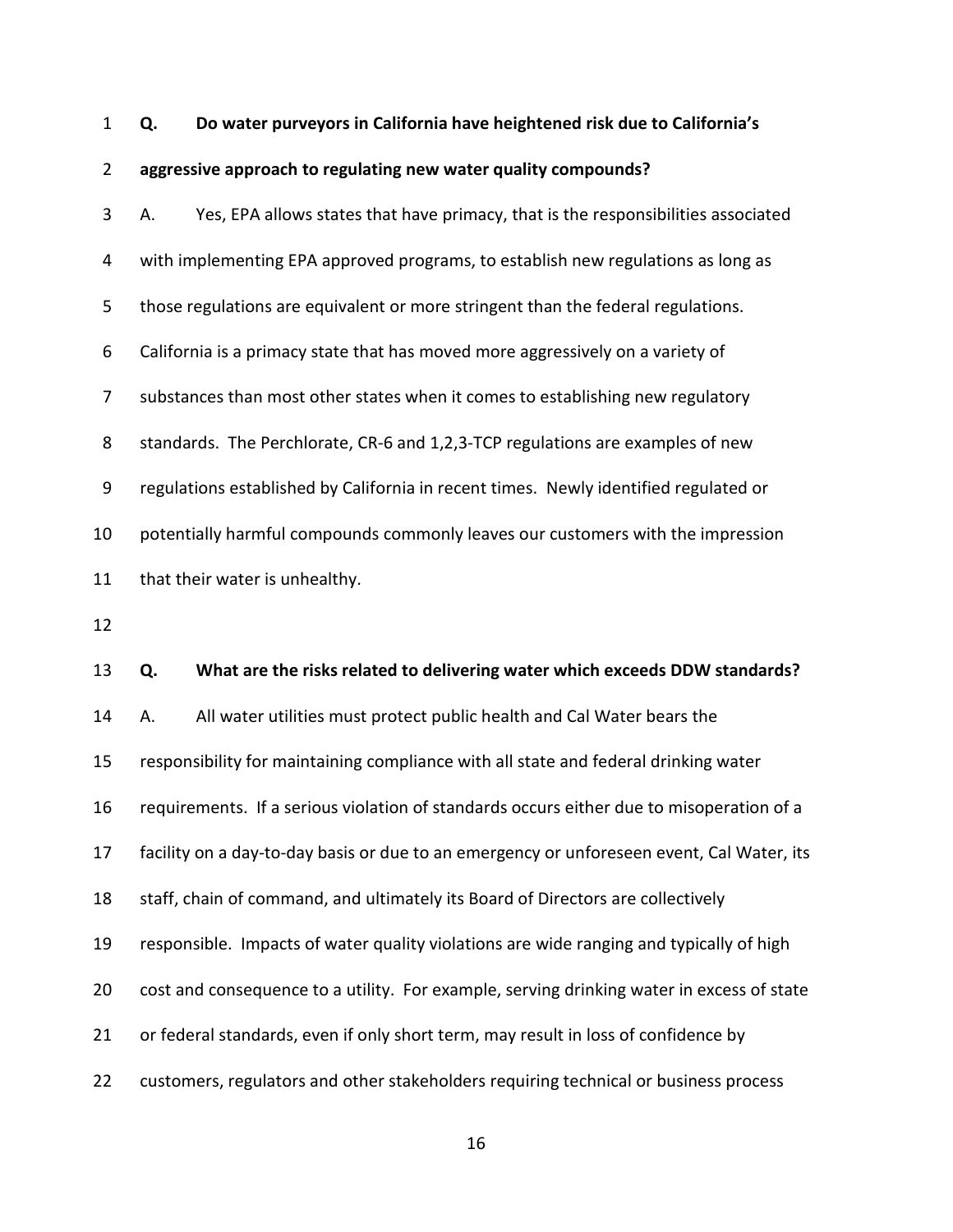| $\mathbf{1}$   | improvements as well as major community outreach campaigns in order to rebuild             |
|----------------|--------------------------------------------------------------------------------------------|
| $\overline{2}$ | public trust. Longer periods of water quality exceedances expose customers to              |
| 3              | contaminants that may result in widespread acute or chronic health effects or even         |
| 4              | fatalities. Should Cal Water experience such exposures as a result of noncompliance,       |
| 5              | the associated costs are certain to be high.                                               |
| 6              |                                                                                            |
| 7              | Is it likely these costs would be recovered in rates?<br>Q.                                |
| 8              | It is uncertain and largely depends on the regulatory standard(s) violated. It is<br>А.    |
| 9              | my understanding that expenses incurred to meet water quality standards having             |
| 10             | established MCL are recoverable in rates. However, for meeting DDW's NLs and RLs only      |
| 11             | reasonable and prudent expenses can be recovered in rates. Therefore, it is possible       |
| 12             | that the Commission could determine delivering water which exceeds DDW NL or RL            |
| 13             | standards is not prudent, regardless of Cal Water's efforts to do so, and disallow related |
| 14             | cost recovery.                                                                             |
| 15             |                                                                                            |
| 16             | Does Cal Water have heightened risk of serving water which does not meet<br>Q.             |
| 17             | standards compared to the peer group?                                                      |
| 18             | I am familiar with the operations of several of other peers, having worked in the<br>А.    |
| 19             | industry for many years and having been employed by several of the other peer group        |
| 20             | water utilities. Yes, for a couple of reasons - California has been more active in         |
| 21             | promoting new and stringent water quality regulations than the federal government          |
| 22             | and most other states. Many of these contaminants occur in California groundwater          |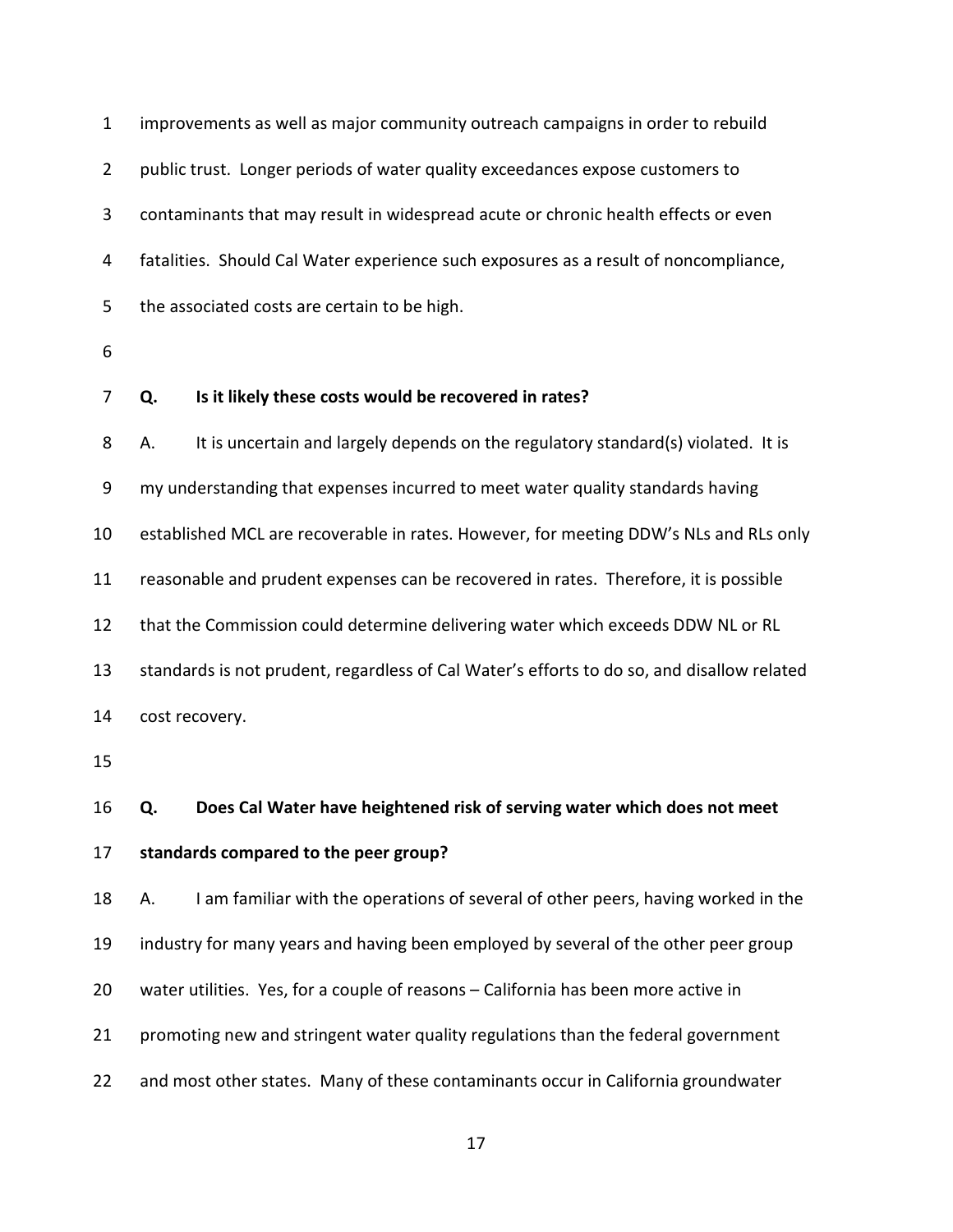1 used for drinking water supplies. Examples of this are the State's MCL for perchlorate 2 and its instituting notifications requirements for more than 30 additional contaminants<sup>6</sup> 3 beyond those included in federal regulations, some with additional associated response 4 level requirements. The establishment of California's enhanced drinking water quality 5 regulations, beyond those of many other states, has resulted in greater challenges in 6 avoiding violations of those regulations by water utilities, and the increased prospect for 7 exposure to adverse litigation actions. With that said, Cal Water has, in California: 1) the 8 greatest share of its customer count, 2) the largest and most dispersed service areas, as 9 well as 3) a large number of groundwater supply wells, numbering over 700, when 10 compared to the peer group companies. Taken together, these conditions make Cal 11 Water unique among the peer group. 12 13 *Legal Liability* 14 **Q. Can you give other examples of Cal Water costs that have not been fully** 

<span id="page-19-0"></span>15 **recognized in rates?** 

 $\overline{a}$ 

16 A. Yes. Cal Water has been involved in litigation in several districts to protect its 17 rights to continue pumping groundwater to the benefit of its customers. Since the 18 timing of litigation cannot be predicted, these costs are not always anticipated in GRCs. 19 Even though the MCBA has captured the additional costs associated with switching 20 between groundwater and purchased imported surface water, Cal Water's legal

<sup>6</sup> *March 5, 2021, State Water Resources Control Board — Division of Drinking Water https://www.waterboards.ca.gov/drinking\_water/certlic/drinkingwater/NotificationLevels.shtml*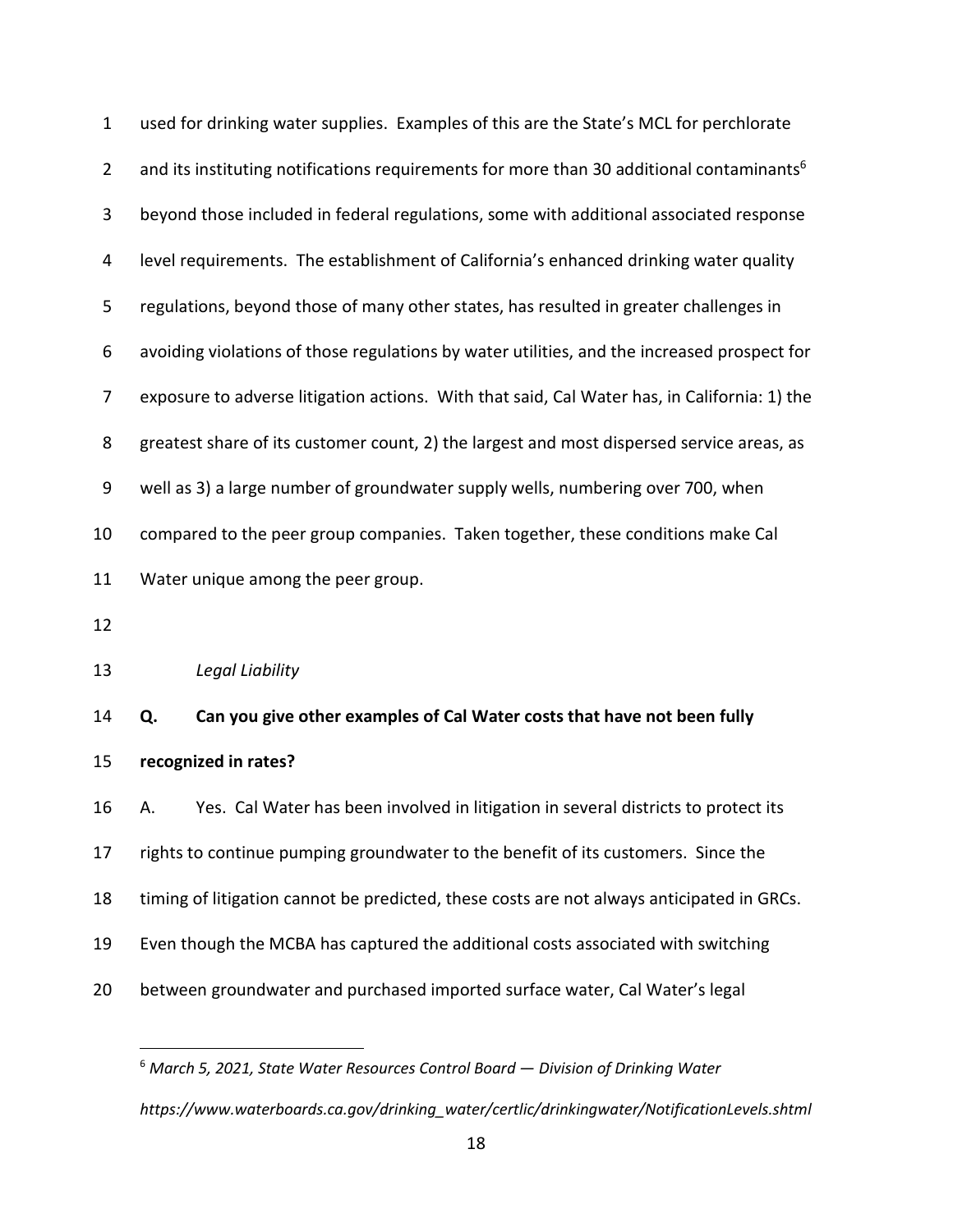1 expenses to continue its use of lower-cost groundwater are not always captured in 2 GRCs. Further, Cal Water will no longer have an MCBA after 2022 to mitigate this risk. 3 The loss of the MCBA is addressed in Mr. Milleman's testimony.

4

5 **Q. Is groundwater contamination predictable and something you can plan for?**  6 A. No. In rural agricultural-based communities, there is a greater likelihood of 7 contamination from nitrate and other chemicals used for agriculture. However, it is very 8 difficult to determine what will happen to the concentration levels in the groundwater 9 at specific locations. In some cases, the levels remain elevated and constant for a long 10 time, while in other cases, the contaminant levels spike without predictable warning. 11 Cal Water carefully monitors and analyzes the trends for the contaminants it has 12 detected at each well, and as levels near regulatory limits they require more frequent 13 monitoring. Unfortunately, contamination does not always follow trend lines. In 14 addition, health effects of contaminants are constantly reevaluated, and revised and 15 typically MCLs become more stringent over time. This is especially true for emerging 16 contaminants such as PFAS for which the new regulatory framework is rapidly being 17 developed. As a consequence, it is difficult to forecast future treatment needs for a 18 three-year general rate case cycle. This variability in the presence and concentration of 19 contaminants makes utilizing groundwater sources more complex and uncertain for 20 long-term use.

21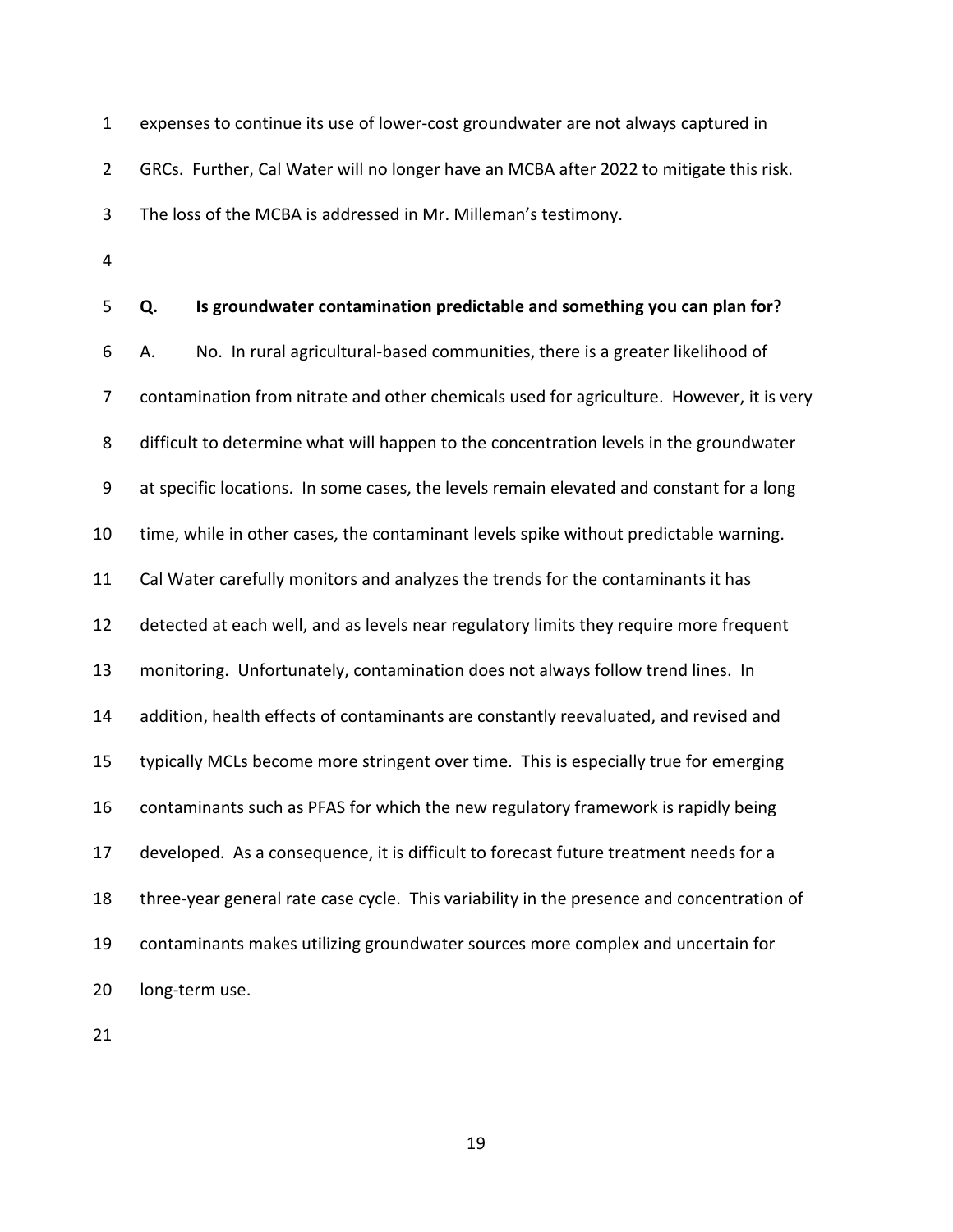## 1 **Q. What are some of the environmental risks associated with a chlorinated**  2 **distribution system?**

3 A. An area of concern and risk associated with chlorinated potable water is its 4 release to the environment in unplanned discharges that may impact neighboring 5 bodies of receiving water or drainage areas. Sensitive aquatic species can be impacted 6 by chlorine concentrations typically found in potable water. Cal Water uses best 7 management practices and follows all state and federal regulations to minimize impacts 8 and reduce concentrations of chlorine in unplanned water discharges from the 9 distribution system. Should a water main line break, unplanned releases of chlorinated 10 water commonly enter into nearby storm water conveyance systems that often 11 terminate into natural waterways. The SWRCB has rigorous rules and reporting 12 requirements with severe fines for discharge violations, regardless whether the 13 discharge was accidental, such as a hydrant struck by an automobile. It is my 14 understanding that fines are generally not considered reasonable expenses and 15 therefore not usually recoverable in rates. 16 17 **Q. Is Cal Water at risk of being named a responsible party in groundwater**  18 **contamination litigation?**  19 A. Yes. In its Chico District, Cal Water was named partially responsible for a 20 contaminated groundwater plume. While Cal Water was not the cause of the 21 contamination, the purported rationale for this was that, by using its groundwater wells, 22 Cal Water potentially altered the plume of contamination through subsurface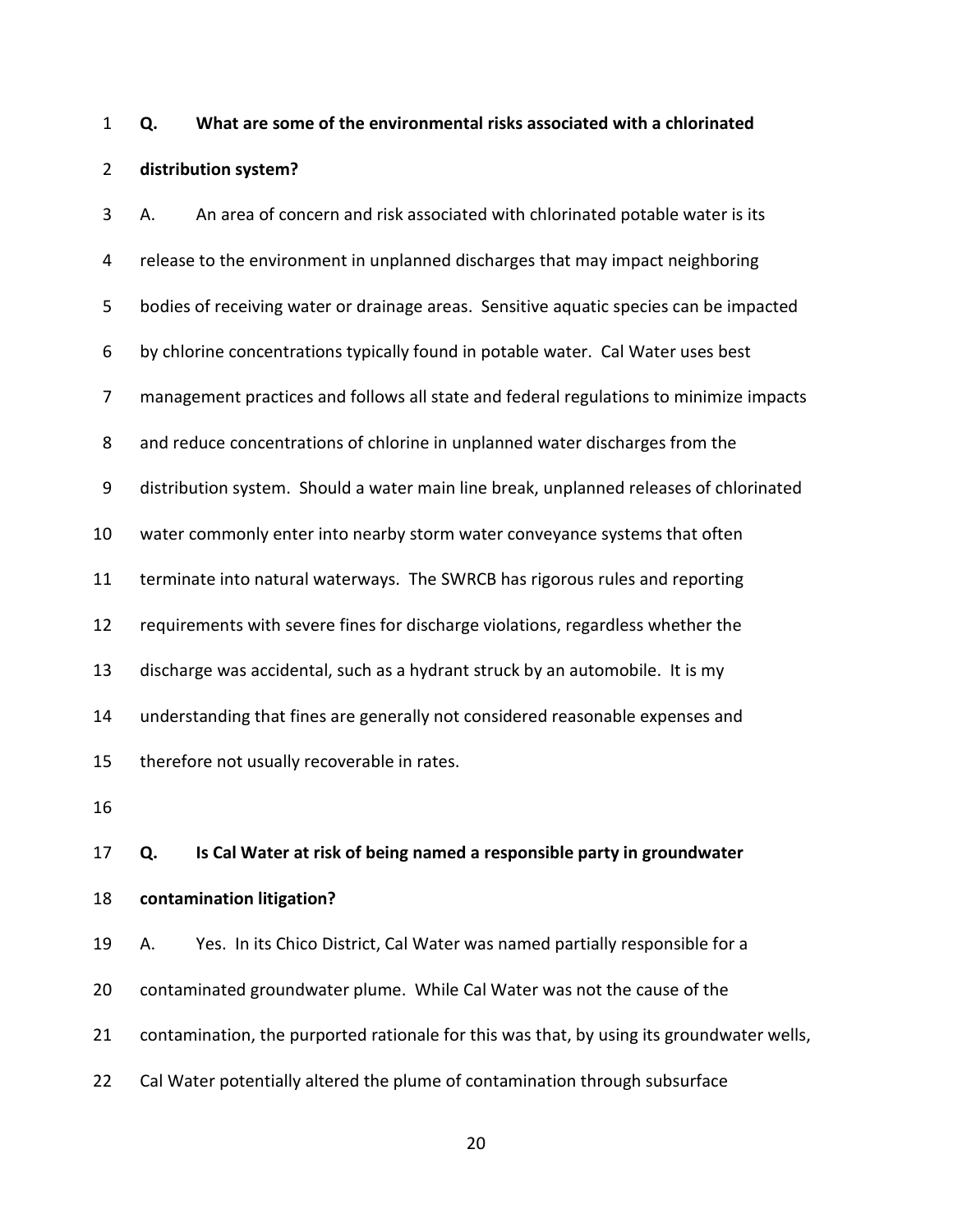1 groundwater movement in the aquifer. Accordingly, Cal Water's general reliance on 2 groundwater, as a lower-cost source of supply, also exposes it to greater risk, as 3 compared to using some surface water supplies, in that it may be deemed responsible 4 for dispersement of contamination caused by others.

5

6 **Q. Has Cal Water pursued water contamination litigation against polluters?**  7 A. Yes. In many Commission proceedings, it has determined that the proceeds of 8 contamination litigation that are used to remediate or replace contaminated plant, less 9 transactional expenses, are to be considered Contribution in Aid of Construction 10 ("CIAC"). When proceeds are treated as CIAC, there is only a benefit to our customers 11 and no corresponding benefit to the Company for the risks it undertook in pursuing 12 litigation.

13 In the Commission's contamination proceeds proceeding, the Commission 14 stated, "[w]here a utility can show that it is assuming an above normal risk related to 15 contamination litigation, the Commission shall, where appropriate, take that risk into 16 account in setting the company's rate of return in the cost of capital proceeding for class 17 A water utilities and in the general rate case for the Class B, C and D water utilities."7 18 Cal Water was very aggressive in pursuing MtBE polluters and was able to 19 achieve a settlement with some of the MtBE manufacturers to be used for replacement 20 facilities for the benefit of customers. This demonstrated stance should be factored into

 $\overline{a}$ 

<sup>&</sup>lt;sup>7</sup> Rulemaking 09-03-014 at 65, Ordering Paragraph 9.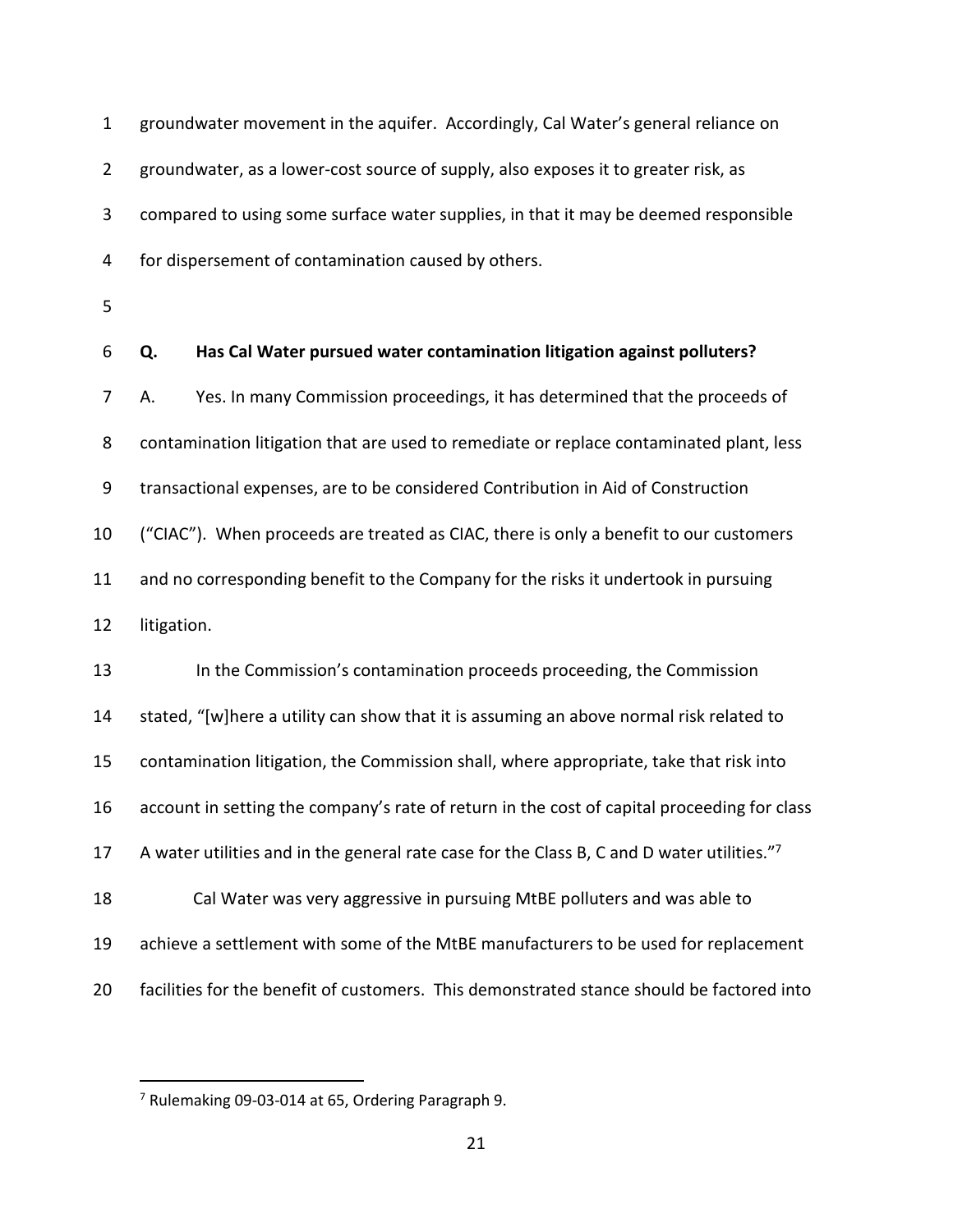| $\mathbf{1}$     | Cal Water's overall return on equity equation. In the case of MtBE, Cal Water recovered    |
|------------------|--------------------------------------------------------------------------------------------|
| $\overline{2}$   | a net of approximately \$34 million from PRPs, of which \$28.5 million was used to reduce  |
| 3                | rate base. In setting Cal Water's equity return, the Commission should consider the        |
| 4                | increased likelihood of water contamination due to Cal Water's large number of             |
| 5                | distributed groundwater wells. It should also consider Cal Water's substantial efforts to  |
| 6                | pursue potentially responsible parties.                                                    |
| 7                | More recently, Cal Water successfully pursued litigation against the                       |
| 8                | manufacturers of the water contaminant 1,2,3-TCP. Cal Water received \$85 million in a     |
| $\boldsymbol{9}$ | 2017 settlement. Cal Water is now in the early stages of litigation against the            |
| 10               | manufacturers of PFAS.                                                                     |
|                  |                                                                                            |
| 11               |                                                                                            |
| 12               | Did Cal Water (as a company) benefit from pursing the 1,2,3-TCP<br>Q.                      |
| 13               | contamination litigation?                                                                  |
| 14               | No. The net proceeds from the \$85 million 1,2,3-TCP settlement (after payment             |
| 15               | of outside legal fees and related expenses) were used for the benefit of customers. The    |
| 16               | net proceeds were used for capital projects and expenses related to the treatment of       |
| 17               | 1,2,3-TCP contaminated wells. This included the initial installation of treatment units at |
| 18               | well sites, on-going purchasing of filter media to remove 1,2,3-TCP and labor needed to    |
| 19               | replace filter media.                                                                      |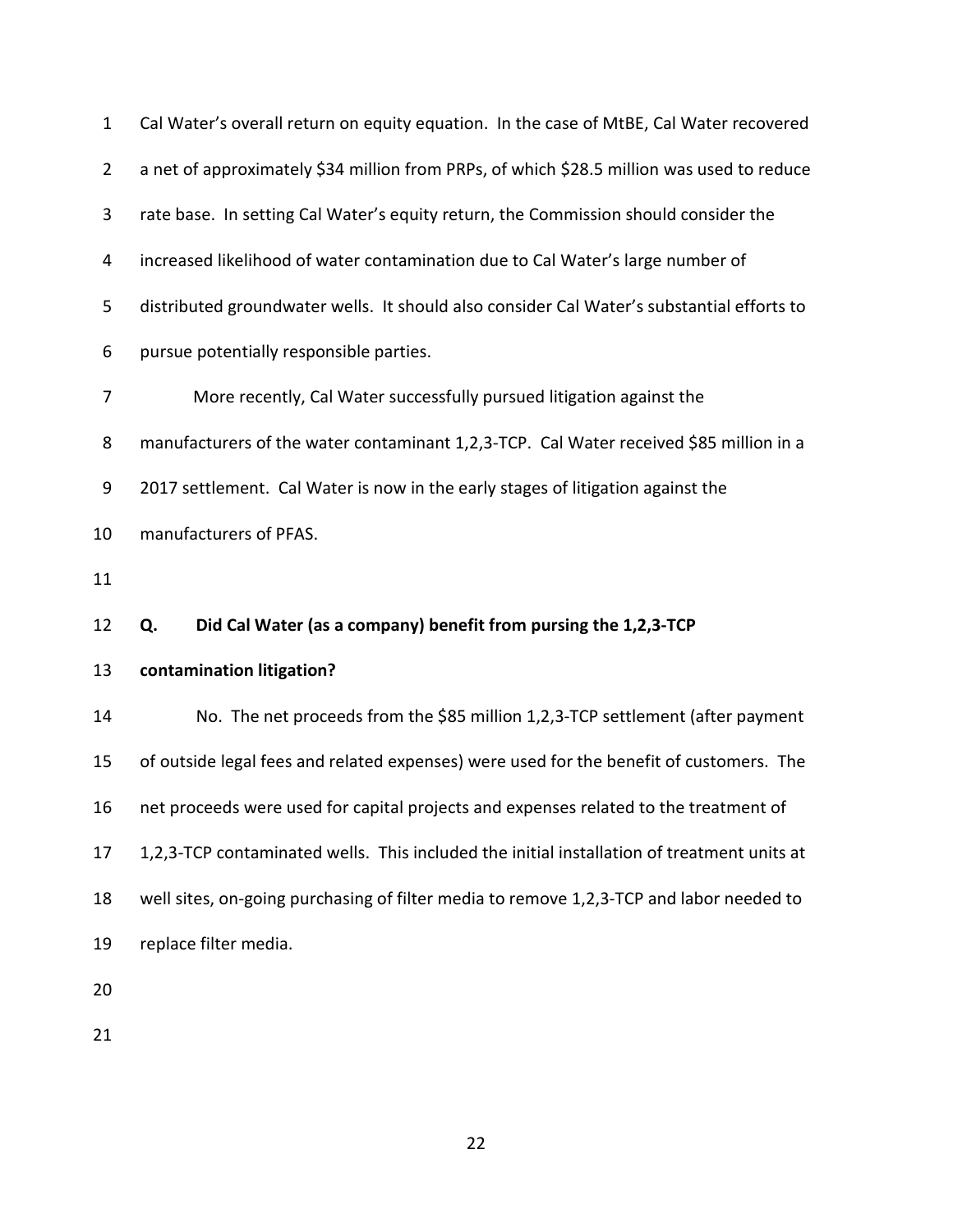## 1 **Q. Did Cal Water (as a company) benefit from the ratemaking treatment of**

## 2 **contamination proceeds used for capital projects?**

<span id="page-24-0"></span>

| 3  | No. In prior proceedings, the Commission has directed that proceeds of                   |
|----|------------------------------------------------------------------------------------------|
| 4  | contamination litigation that are used to remediate or replace contaminated plant, less  |
| 5  | transactional expenses, be treated as CIAC. When proceeds are treated as CIAC, there is  |
| 6  | only a benefit to customers and no corresponding benefit to the company for the risks it |
| 7  | undertook in pursuing litigation. Cal Water treated the proceeds from the 1,2,3-TCP      |
| 8  | contamination litigation as CIAC and offset other expenses captured in the 1,2,3-TCP     |
| 9  | memo account. All unspent proceeds to date are also tracked in the 1,2,3-TCP memo        |
| 10 | account until they are used to fund the remaining 1,2,3-TCP remediation projects.        |
| 11 |                                                                                          |
| 12 | Operational Complexity and risk associated with treatment                                |
|    |                                                                                          |
| 13 | What additional complexity arises from required groundwater treatment<br>Q.              |
| 14 | plants?                                                                                  |
| 15 | With the significant increase in the number of treatment plants required due to<br>А.    |
| 16 | groundwater contamination and more stringent water quality regulations, it has           |
| 17 | become much more challenging to operate our water systems, meet system demands           |
| 18 | and maintain compliance. Operating the treatment plants requires highly qualified        |
| 19 | (meeting minimum certification requirements), trained, and knowledgeable operators       |
| 20 | to successfully run the facilities while maintaining regulatory compliance. There are    |
| 21 | many additional regulatory requirements, including, but not limited to, observing        |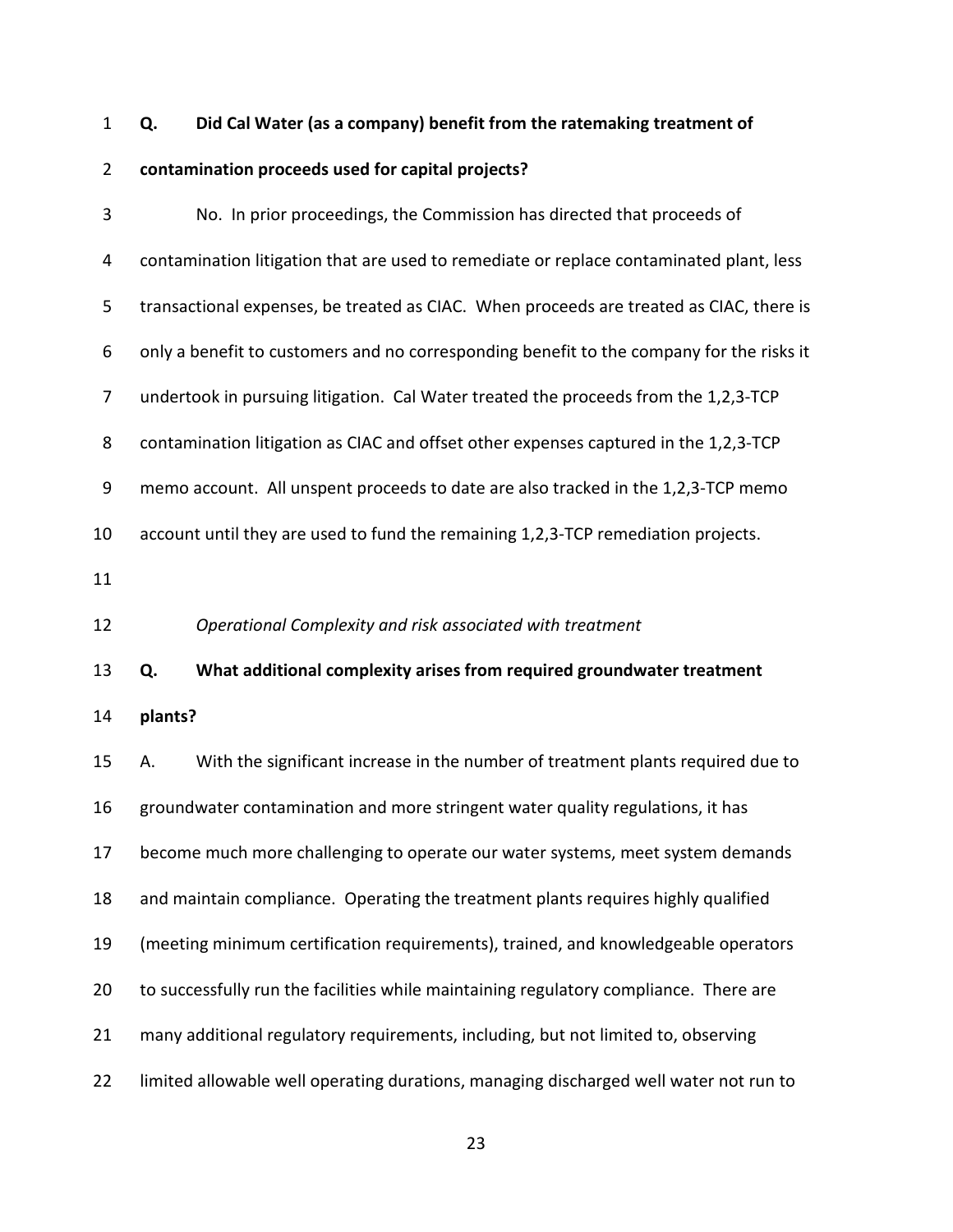1 the system and water quality sampling that are required. Throughout the year, there is 2 a minimum amount of downtime that is required to perform routine maintenance while 3 still meeting system demand, and this maintenance requires highly skilled labor to 4 perform. Additional staff is required, such as instrumentation technicians, to maintain 5 the more complicated equipment. Most treatment plants need to be run continuously 6 or frequently due to the complexities associated with the startup and shutdown of 7 facilities, so the production facilities need to be balanced during periods of low demand 8 to meet minimum production without over pressurizing the system. When starting a 9 treatment plant up after a downtime, discharging to waste is required for testing, and 10 this can be very complex depending on what facilities are available to receive large 11 volumes of discharged water.

12

#### 13 **Q. What additional risks arise from groundwater treatment?**

14 A. There are increased safety risks to Cal Water employees, the community, and 15 the environment. Discharges to waste can result in negative environmental impacts, 16 such as harm to aquatic life, and risk to the public, such as safety hazards due to 17 flooding a portion of a street. There is an increased probability of failure of a treatment 18 plant process due to the inherent complexities of equipment and operations, and this 19 may cause non-compliant water to enter the distribution system. There are additional 20 components that require specific safety plans, and there are often supply chain 21 challenges for specific equipment and materials, including treatment plant media such 22 as activated carbon, or chemicals such as disinfectants that are part of the treatment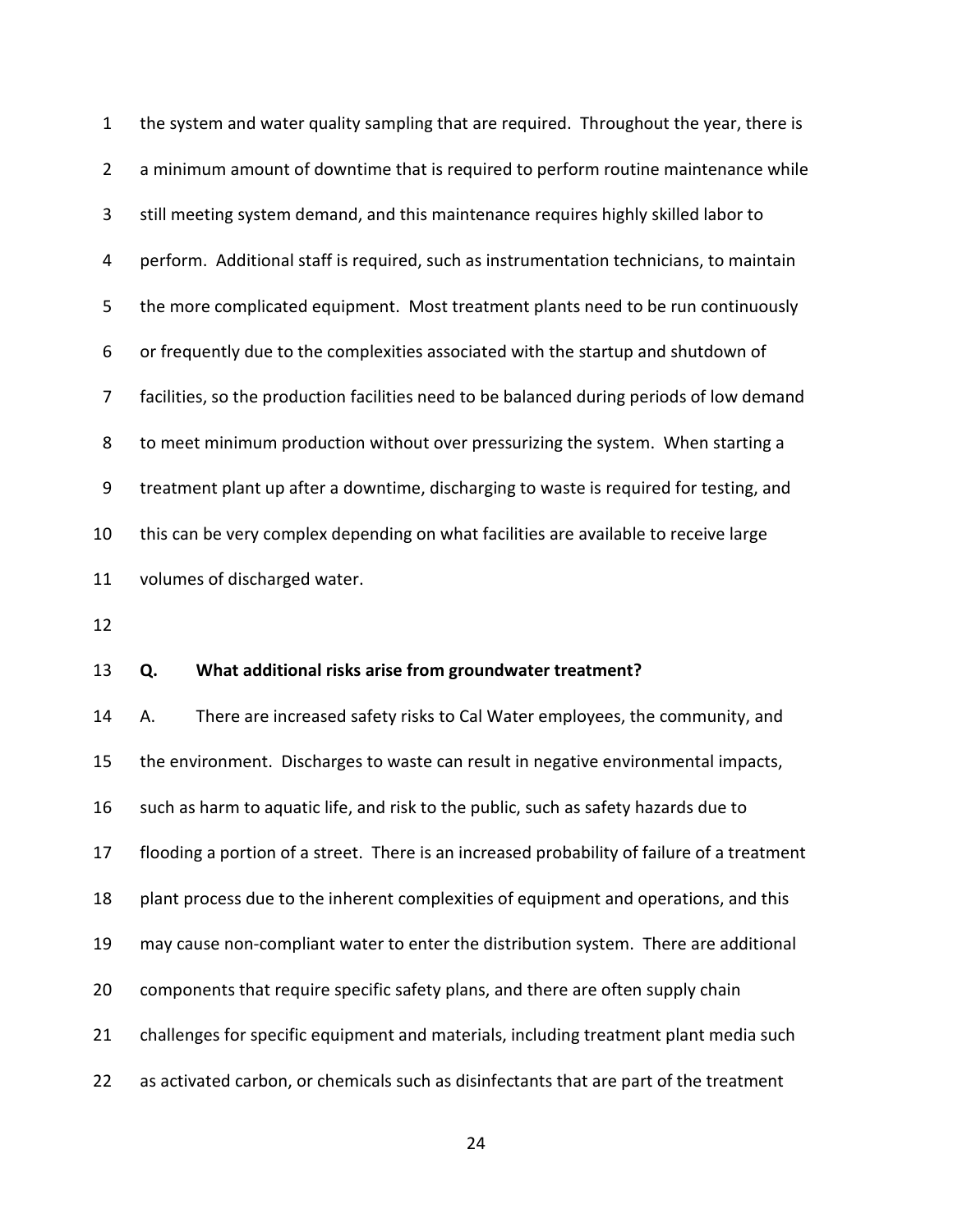1 plant process that are required to keep the water safe to drink while in the storage and 2 distribution systems.

3

# 4 **Q. Do secondary contaminants factor into water quality standards?**  5 A. Yes. Although secondary contaminants are not currently regulated by 6 enforceable standards, they are widespread and an increasing concern for water 7 systems. The aesthetics of the water are the first thing a customer will notice about 8 their water. Adverse taste, color, or odor, occurring from secondary contaminates 9 creates a customer perception that the water is unsafe. Notwithstanding the absence of 10 risk to health, customers expect increased water system monitoring and sometime insist 11 upon the installation of treatment for these contaminants. Although these 12 contaminants may not be harmful to public health, concentration exceeding certain 13 levels can lead to unstable water quality in the distribution system. 14 15 **Q. What other variables are there to consider when utilizing groundwater**  16 **sources?**  17 A. When utilizing groundwater sources, there are often many variables that are out 18 of the control of the water company. Recently, due to the extended drought, attention 19 has been called to declining groundwater levels in many cities Cal Water serves, 20 particularly in the Central Valley. Declining groundwater levels require more electricity 21 to pump water from deeper levels and also typically results in lower well production. 22 These additional electrical costs, maintenance expenses and other costs associated with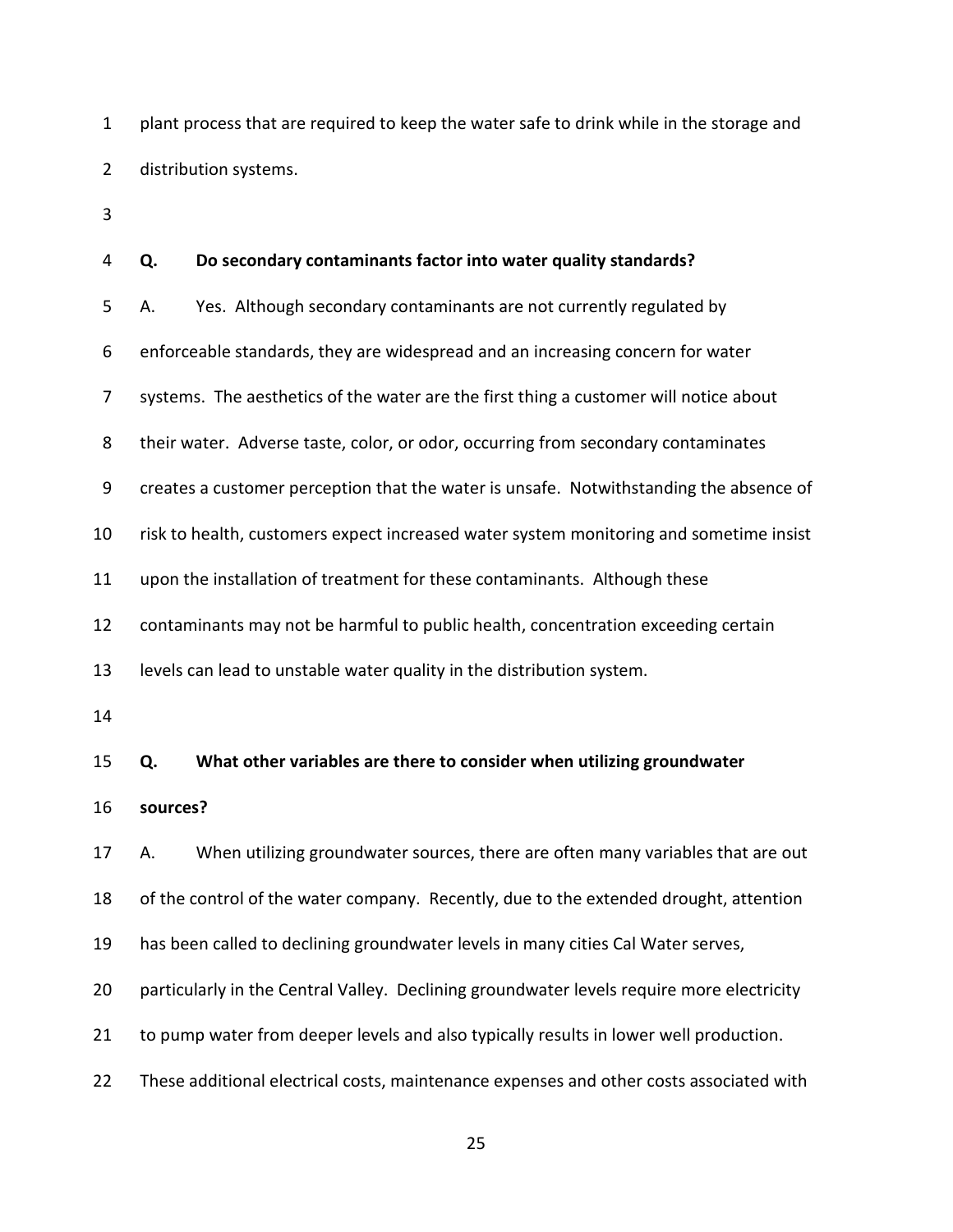| $\mathbf 1$    | lowering pumps and columns are examples of costs that will not be recovered. It is          |
|----------------|---------------------------------------------------------------------------------------------|
| $\overline{2}$ | important to note that should groundwater levels decline significantly, entirely new        |
| 3              | pumps and motors may be required to lift the water from greater depths or the well          |
| 4              | could be lost from production entirely. From a water quality perspective, lowered           |
| 5              | groundwater levels may cause a well to pump from groundwater of different quality or        |
| 6              | may cause contaminants to be drawn toward the well. There are many groundwater              |
| 7              | pumpers in the basins we draw from, and declines in water levels are not usually            |
| 8              | attributable only to urban use.                                                             |
| 9              | Wells also become less efficient over time. Wells require rehabilitation to                 |
| 10             | maintain their pumping capacity, which may include expensive electrical service and         |
| 11             | panel board upgrade to deliver increased horsepower demand for water lift.                  |
| 12             | Unfortunately, a well's behavior is not predictable. Well rehabilitation is more of an art  |
| 13             | than a science. Again, precise estimates of these costs often cannot be developed for       |
| 14             | GRCs.                                                                                       |
| 15             |                                                                                             |
| 16             | Doesn't Cal Water include treatment facilities in rate base after approval in a<br>Q.       |
| 17             | GRC?                                                                                        |
| 18             | Cal Water proposes water treatment equipment in its GRCs. However, in many<br>А.            |
| 19             | cases, since a well-defined treatment solution for a contaminated source may be             |
| 20             | unclear, or the costs associated with a treatment project are uncertain at the time of      |
| 21             | the GRC, these projects are often given advice letter treatment subject to a cap.           |
| 22             | Unfortunately, Cal Water outlays the capital costs for these projects first, and then files |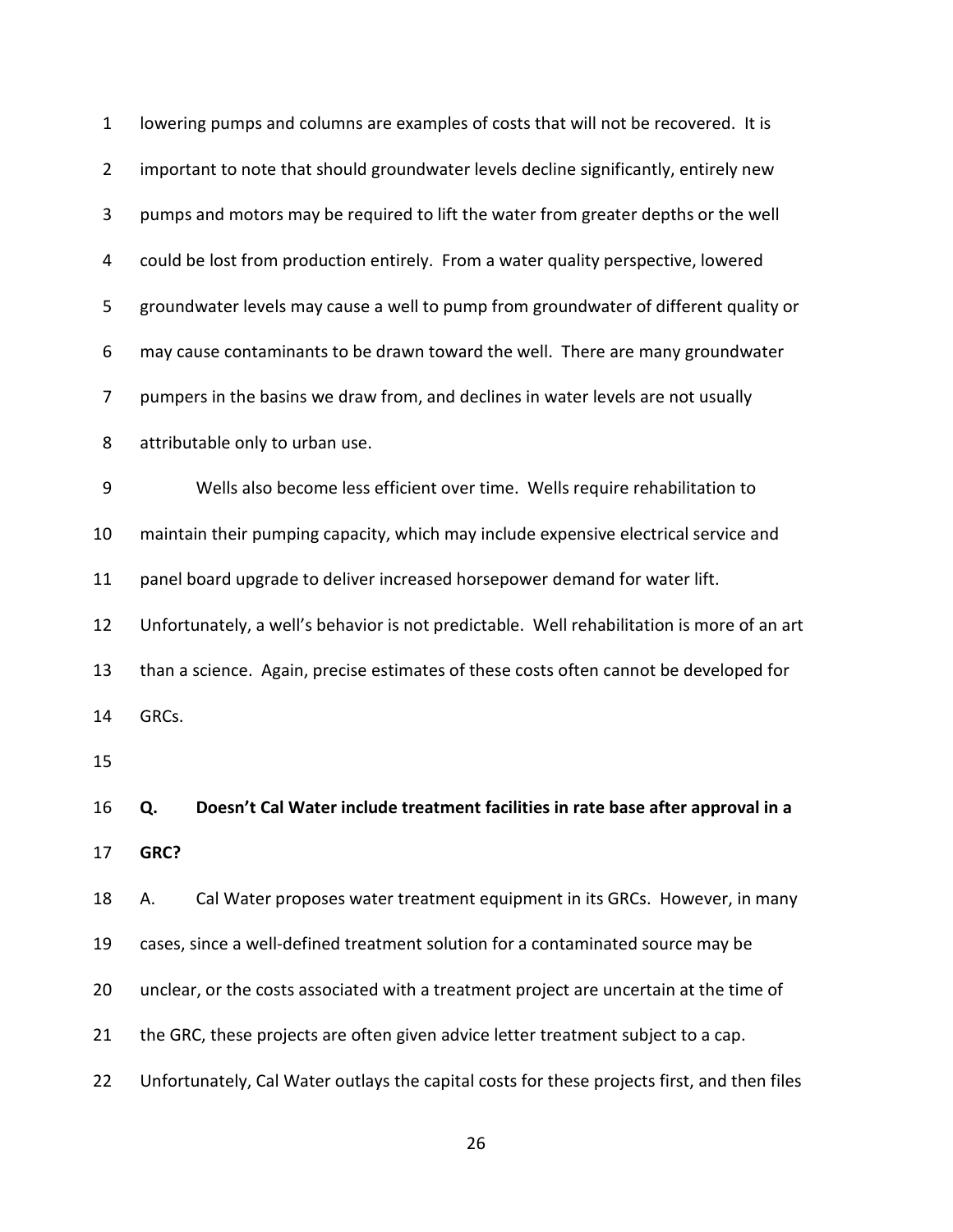| $\mathbf{1}$   | for inclusion into rates after the projects are in service. Since the water treatment      |
|----------------|--------------------------------------------------------------------------------------------|
| $\overline{2}$ | projects are dependent on a number of items, including DDW permitting, there is often      |
| 3              | a significant lag between when the projects are constructed, and when Cal Water can        |
| 4              | include them in rates. For the projects whose ultimate costs exceed the advice letter      |
| 5              | "cap", there is a much longer delay for full recovery as these projects need to be         |
| 6              | examined in the course of the next GRC. Therefore, this significant lag in recovering the  |
| 7              | costs for water treatment projects leads to a long-term under-recovery of equity           |
| 8              | returns. This is among the factors discussed in Mr. Milleman's testimony.                  |
| 9              |                                                                                            |
| 10             | Does Cal Water's use of groundwater provide benefits to its customers?<br>Q.               |
| 11             | In some cases, groundwater wells are the only source of supply for a service<br>Α.         |
| 12             | area; however, in nine Cal Water service areas, we use groundwater along with other        |
| 13             | sources (purchased or surface water) to provide a mix of sources. Using local              |
| 14             | groundwater supplies has been, and in most case continues to be, a benefit to the          |
| 15             | customers because Cal Water is typically able to keep retail water rates lower by          |
| 16             | utilizing groundwater supply sources. Cal Water's 2020 total groundwater pumping           |
| 17             | approximated 133,000 acre feet. The average cost differential between groundwater          |
| 18             | and purchased water is estimated at \$800 per acre foot. However, purchased water is       |
| 19             | not available in all districts or in cases where it is available it may not be obtained in |
| 20             | quantities equal to demands, therefore potential cost benefits vary by district.           |
|                |                                                                                            |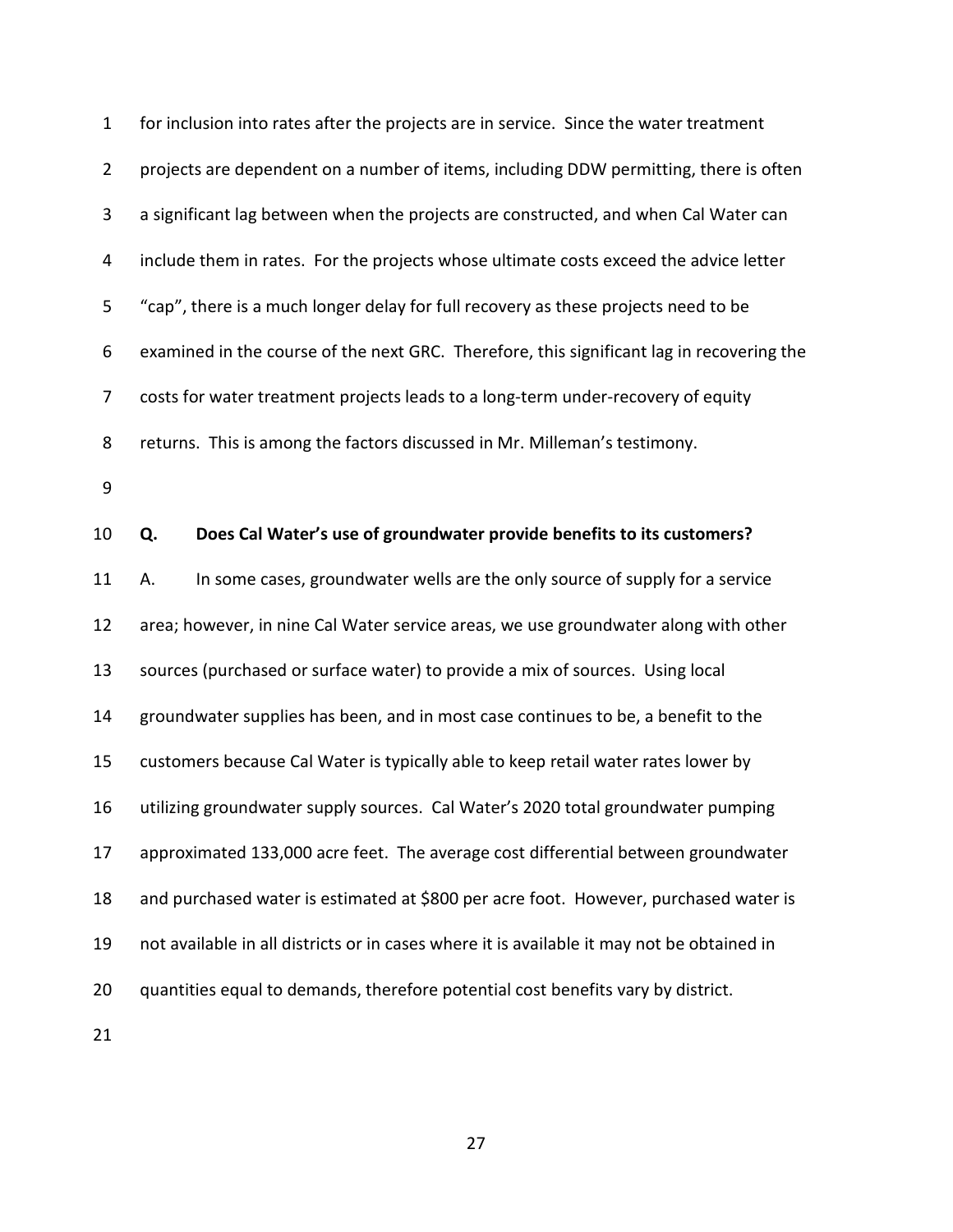#### 1 **Q. Are risks associated with groundwater extraction proportionately shared**

#### 2 **between customers and the utility?**

3 A. No. Customers significantly benefit from lower costs due to Cal Water's use of 4 groundwater, but Cal Water faces additional risks associated with uncertainty and 5 operation of groundwater facilities. Unless Cal Water's rate of return is adjusted to 6 reflect these additional risks, Cal Water will solely bear those risks.

7

#### <span id="page-29-0"></span>8 **IV. RISKS ASSOCIATED WITH WILDFIRE**

#### 9 **Q. What are the wildfire risks unique to Cal Water?**

10 A. The wildfire risks unique to Cal Water are that Cal Water has multiple water

11 districts throughout the state that each have their own wildfire danger. This could lead

12 to, and has led to, multiple wildfires occurring at once in multiple districts.

13 Additionally, many of the districts encompass the urban/wildland interface

14 boundary with direct connection to lands designated as having extreme and high risk of

15 wildfire. This situation allows for greater risk of wildfires interacting with and crossing

16 into urban areas, and thus requiring water resources from these service areas to help

17 fight a wildfire.

18 Finally, the current Cal Water systems were not originally designed with the 19 purpose of fighting wildfires, but rather to supply water to communities under the 20 requirements of the local fire departments. These urban fire protection requirements 21 are very different from the sudden, often wide-spread and demanding requirements 22 needed to sustain fighting a wildfire. It is clear that these wildfires can quickly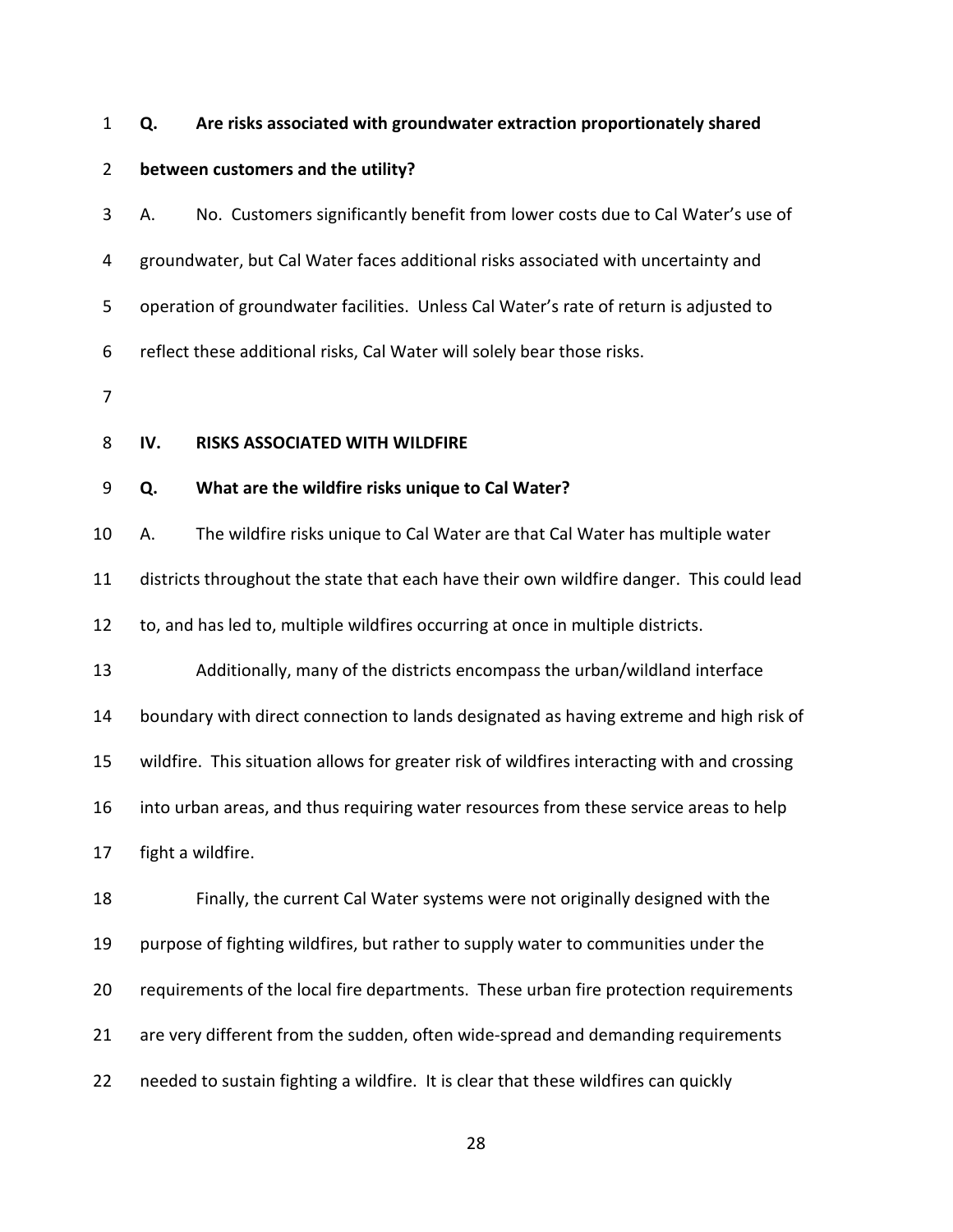1 overwhelm and outlast water system capabilities, leading to extensive property, water 2 system damage and other losses.

3

#### 4 **Q. What specific risks do you face operationally when it comes to wildfires?**

5 A. Cal Water has multiple districts where the entire district, or portions of the 6 district lie in wildfire risk areas. Given the location of these districts, there are three 7 primary operational risks: disconnection of power, lack of ability to move water to a 8 needed area, and lack of storage to provide enough water for the duration or magnitude 9 of a wildfire. These risks could lead to spread of a wildfire to structure fires within a 10 water system, damage to water facilities located within a wildfire prone area, and loss 11 of water to an area due to excessive demand or failure of equipment.

12 Disconnection of power - If power is disconnected in a wildfire or Public Safety 13 Power Shutoff ("PSPS"), this prevents pumps from properly providing water to pipes and 14 hydrants for a wildfire event. Hydrants are used as a resource by fire agencies to fight 15 catastrophic wildfires, and not having this available water could allow a wildfire to 16 continue to grow to implicate structures and damage property. Additionally, if backup 17 power facilities are not available, have run out of fuel, or cannot be moved into place in 18 time, this prevents water from being available to the fire hydrants.

19 Lack of ability to move water to a needed area - Depending on the location of the 20 wildfire and the available facilities, if a wildfire cuts off the water supply to that area, 21 there may not be alternate facilities to provide water, thus allowing the wildfire to burn 22 uncontrolled. There could also be cases where wildfire demand is much higher than fire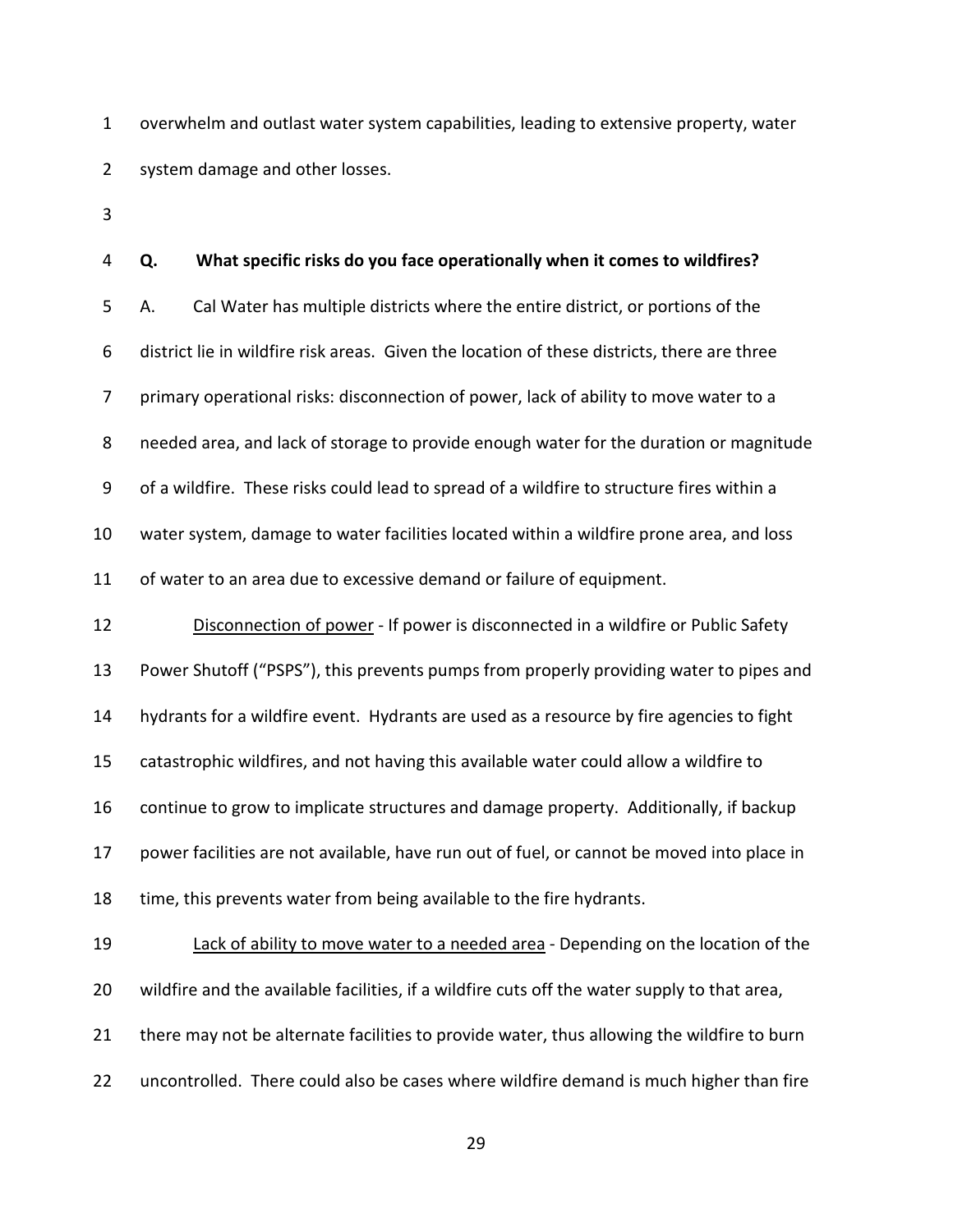1 flow building requirements, and an area could experience lower available flow and 2 pressure than needed because of large fire-fighting demands. These scenarios can 3 make supply vulnerable, and due to existing facilities, may not be able to be remedied 4 during the fire. Restrictions within the pipeline grid can also limit the ability to move 5 water, and can include damaged equipment, water loss due to leaks, undersized mains, 6 and dead-end mains.

7 Lack of storage to provide enough water for the duration of a wildfire – Tanks 8 can provide a longer supply of water, but given the longer durations of wildfire events, 9 even larger tanks can quickly be drained. If the wildfire also damages the pumping 10 facilities to fill or empty the tank, or the transmission pipelines to move more water to 11 or from the tank, once the tank is empty, there would be no more water to fight the fire, 12 thus allowing it to burn uncontrolled.

13 In each of these cases, the ability to supply water may be dependent on the 14 ability of water staff to access the water system. Often for safety, fire and police 15 personnel limit water system staff from entering an area due to wildfire danger, but this 16 can also limit and prevent the ability to move water to different areas to help fight a 17 wildfire.

18

19 **Q. What is the frequency of wildfire danger and has it gone up in recent years?**  20 A. Given changing climate conditions, including less precipitation leading to drier 21 conditions, the frequency of wildfire events and their related magnitude has increased 22 in recent years. There have now been multiple fires within the same region, and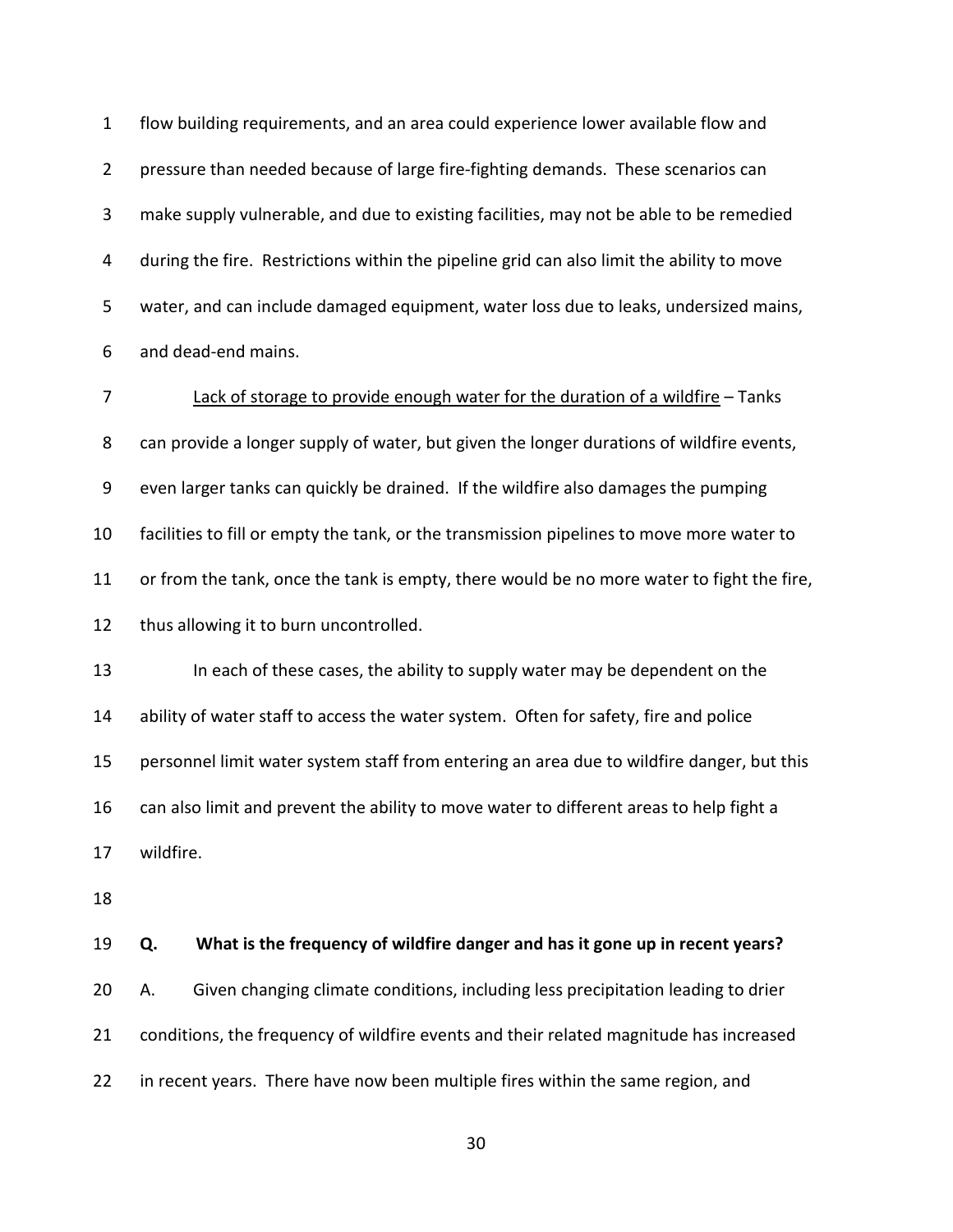1 throughout the State of California at the same time, and fire season is starting earlier in 2 the year due to drier weather conditions. In the last few years, California has seen the 3 largest wildfires and record acreage burned in its history.

4

#### 5 **Q. What wildfire events have you been specifically involved in?**

6 A. Cal Water's involvement with wildfires has increased significantly since 2015. 7 Because Cal Water is situated in diverse geographic settings across the state, it is subject 8 to the impact of many wildfires. Impacts can take several forms including loss of power 9 due to nearby wildfires, providing mutual aid to neighboring systems, using hydrants to 10 fill water tenders to fight fires, providing water to fire base camps or to relocated 11 refugees from burned areas elsewhere, and intense wildfire system demand within its 12 own service areas. Cal Water's operational response to wildfire differs in each 13 circumstance, but usually involves opening an Emergency Operations Center ("EOC"), 14 and operating under emergency response conditions with backup facilities to ensure 15 maximum flow and pressure are available to firefighters. 16 In 2016, Cal Water was involved in the Erskine fire. This wildfire encroached into 17 the service area of the Kern River Valley District, and the individual water systems of 18 Lakeland, Squirrel Mountain, and Southlake all experienced significant impacts. 19 Approximately 309 structures and 3 lives were lost in this tragic event. During this 20 disaster, Cal Water ran the water systems with portable auxiliary power equipment, 21 turned off services to destroyed homes, and assessed damage to facilities.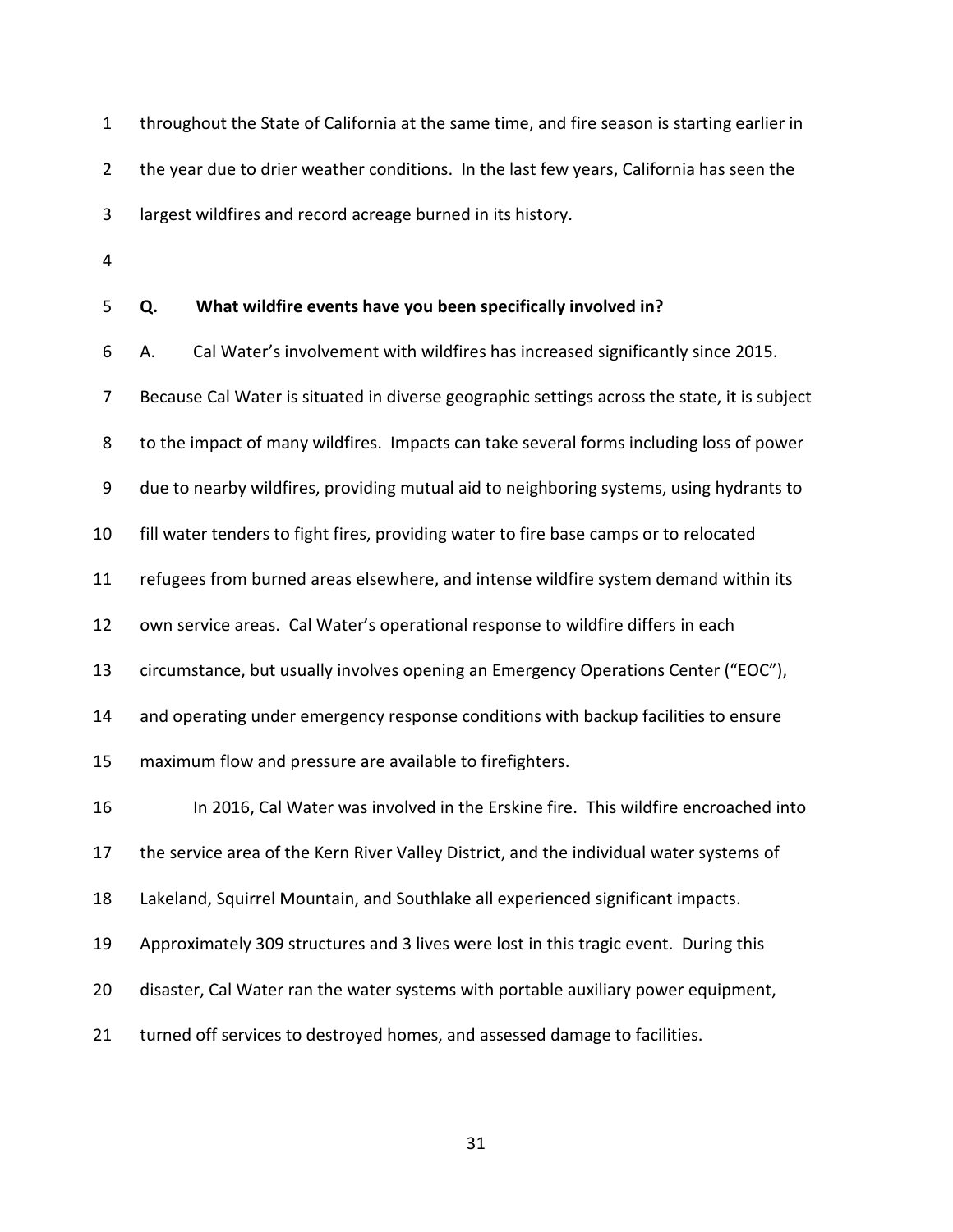1 In 2017, the Calgary Fire occurred within the Wofford Heights system in Kern 2 River Valley and destroyed nine homes. Also in 2017, Cal Water closely monitored the 3 Wall fire near the Oroville system.

4 In 2018, Cal Water monitored the Ranch fire, part of the larger 410,200 acre 5 Mendocino Complex fire. This wildfire came within 1.3 miles of the Redwood Valley 6 District's Lucerne system. Thankfully, no structures were impacted in Cal Water's 7 service area. The Lucerne water treatment plant and high zone booster station ran on 8 auxiliary power and needed operation personal to visit around the clock. The plant was 9 the only water plant on the north side of Clear Lake that continued operation during the 10 fire and Cal Fire used the hydrants in Lucerne for their tenders and support ground 11 crews. The office in Lucerne was evacuated with only the treatment plant operators 12 remaining. Also, all important files and equipment were moved to Emergency 13 Operations Center in Marysville, where Cal Water oversaw its emergency efforts. 14 On November 8, of 2018, two in-district wildfires began nearly 500 miles apart 15 that greatly impacted Cal Water. In the north, the Camp Fire, which destroyed much of 16 the Town of Paradise, encroached into the Chico District service territory. Cal Water 17 evacuated the office and moved important equipment to the western side of the city for 18 protection. Emergency operations put a premium on keeping tanks full for firefighting 19 efforts. 14 Cal Water Chico district employees lived in Paradise and 6 lost homes. Cal 20 Water brought in resources from other districts to help run day to day operations. 21 In the south, the Woolsey fire encroached into the Westlake district service 22 territory and caused damage to Cal Water facilities. This fire also caused significant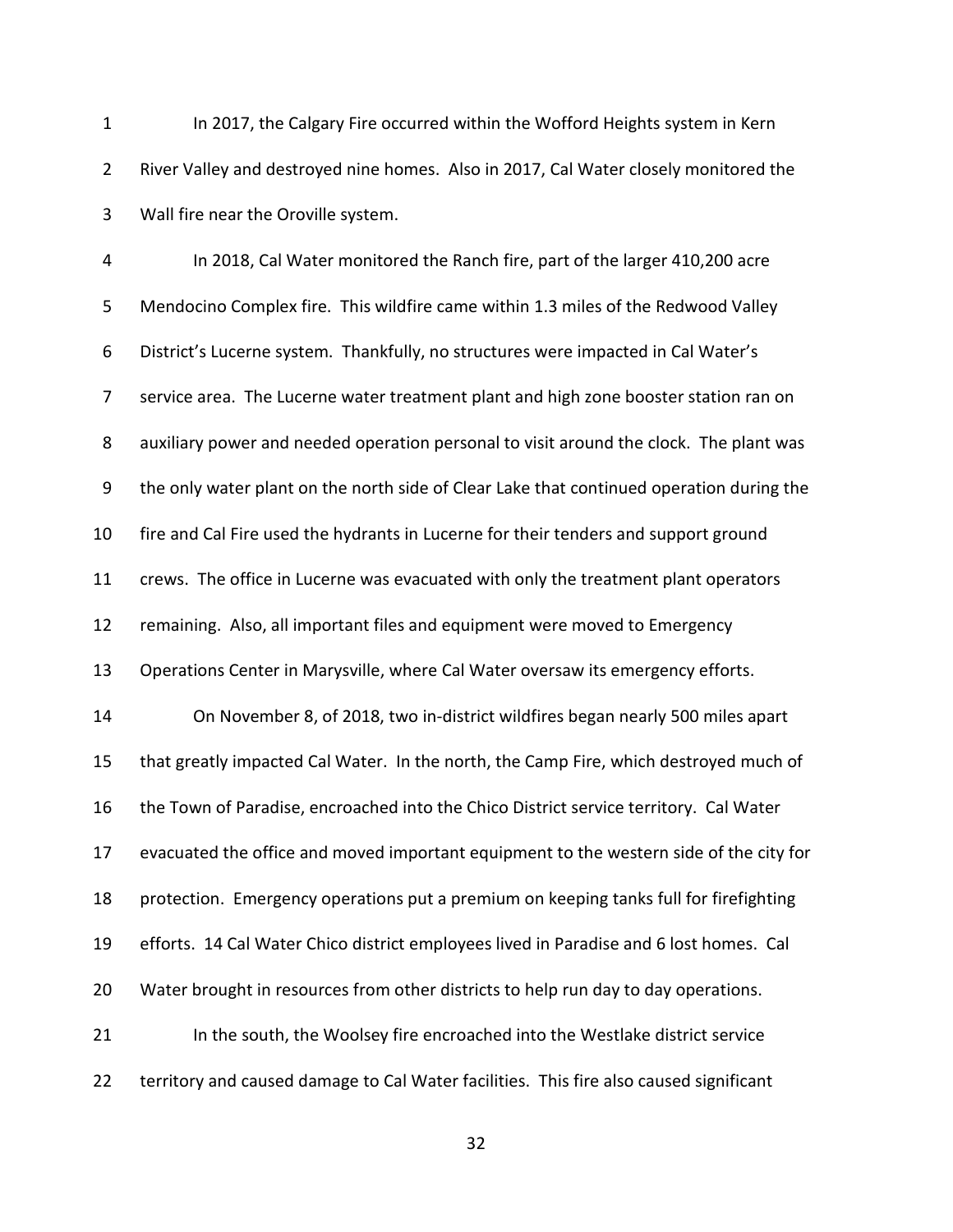1 demand loads that quickly lowered tank levels and also caused district staff to 2 dangerously go back into the fire zone to turn off customer service lines. It was only 3 through direct staff communication to Cal Fire asking for water to be pulled from 4 another pressure zone, that prevented service interruptions and part of the water 5 system from being drained. In 2019, Cal Water was involved in the Kincade fire near the 6 Guerneville area, and actively monitored the Getty, Easy, and Maria fires near the 7 Thousand Oaks area near its Westlake district. 8 In 2020, Cal Water was involved in the Lake fire near Antelope Valley, the CZU 9 Lighting Complex fire near Santa Cruz and San Mateo County, the River fire near Salinas, 10 the Dolan fire near the King City District, LNU Lighting Complex fire near Guerneville, 11 Dixon, and Travis Air Force base, the SCU Lighting Complex fire near San Jose and 12 Livermore, the North Lightning Complex fire near Oroville, and the Wallridge fire near 13 the Redwood Valley District. In each case Cal Water monitored these fires through 14 maps to the Emergency Operations Centers, and made plans and mobilized staff as 15 needed, as the fires came close to and encroached into Cal Water service territories. 16 17 **Q. Are significant portions of your service territory located in high fire danger**  18 **areas?**  19 A. The following table describes the percentage of pressure zones of Cal Water 20 districts near the Extreme Threat and Very High Threat levels as defined by Cal Fire 21 Wildfire Threat Maps. The second graphic details the Cal Fire threat levels throughout 22 California.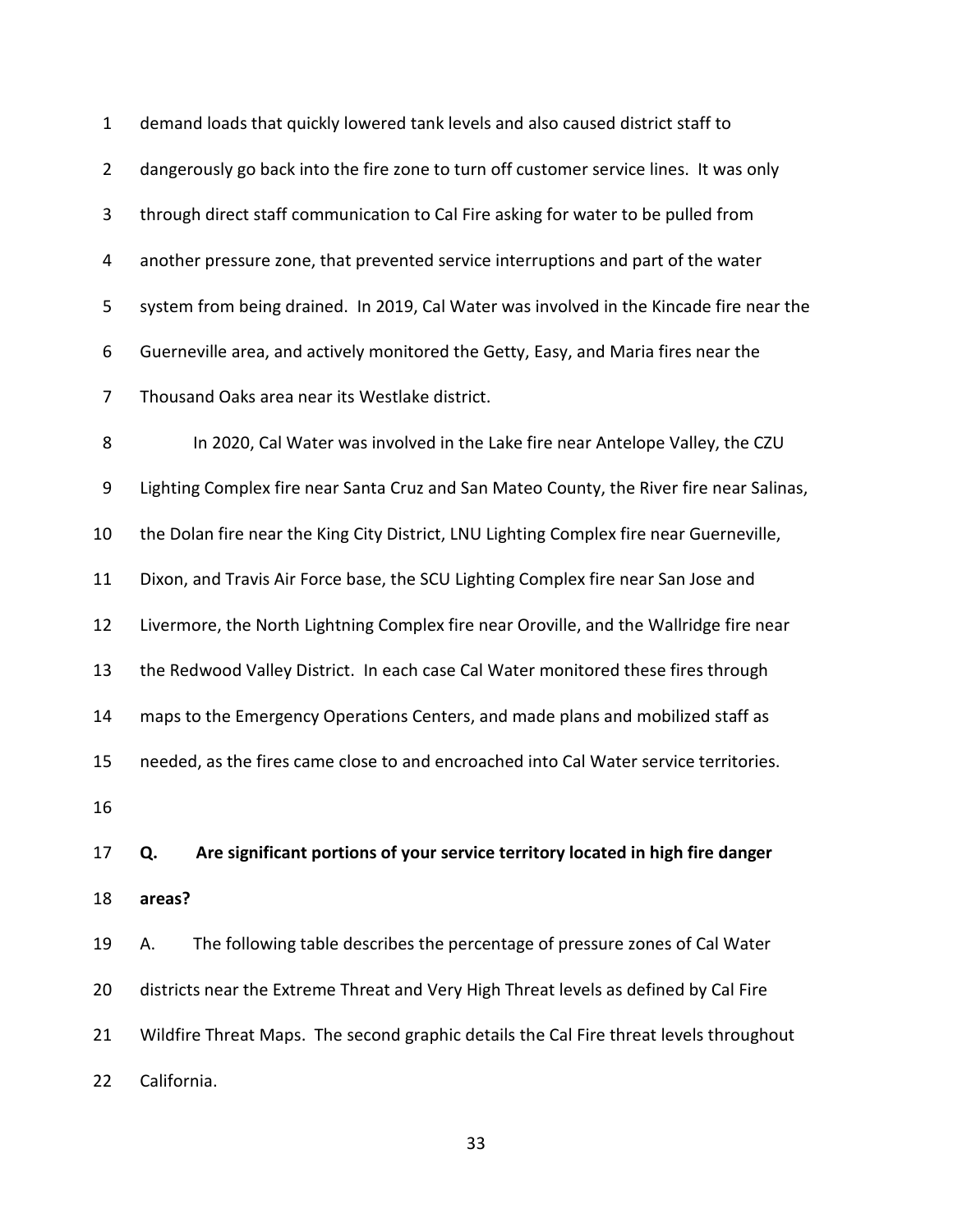|                          |                          | <b>Highest</b>   | % of Zones    | % of Zones     |
|--------------------------|--------------------------|------------------|---------------|----------------|
| <b>District</b>          | <b>System</b>            | <b>Threat</b>    | near Extreme  | near Very High |
|                          |                          | <b>Level</b>     | <b>Threat</b> | <b>Threat</b>  |
| <b>Antelope Valley</b>   | Leona Valley             | Extreme          | 100%          |                |
|                          | Lake Hughes              | Extreme          | 100%          |                |
|                          | <b>Grand Oaks</b>        | Very High        |               | 100%           |
| Westlake                 | Westlake                 | Extreme          | 75%           | 25%            |
| <b>Chico</b>             | Chico                    | Extreme          | 50%           | 38%            |
| <b>Redwood Valley</b>    | Lucerne                  | Very High        |               | 100%           |
|                          | <b>Armstrong Valley</b>  | Very High        |               | 100%           |
|                          | <b>Coast Springs</b>     | Very High        |               | 100%           |
| <b>Kern River Valley</b> | Kernville                | Very High        |               | 100%           |
|                          | Lakeland                 | Very High        |               | 100%           |
|                          | Lower Bodfish            | <b>Very High</b> |               | 100%           |
|                          | Onyx                     | Very High        |               | 100%           |
|                          | South Lake/              | <b>Very High</b> |               | 100%           |
|                          | <b>Squirrel Mountain</b> |                  |               |                |
|                          | Split Mountain           | Very High        |               | 100%           |
|                          | <b>Upper Bodfish</b>     | Very High        |               | 100%           |
| <b>Palos Verdes</b>      | Palos Verdes             | Very High        |               | 100%           |
| <b>Livermore</b>         | Livermore                | <b>Very High</b> |               | 100%           |
| <b>Bear Gulch</b>        | Bear Gulch               | Very High        |               | 100%           |
| <b>Oroville</b>          | Oroville                 | Very High        |               | 100%           |
| <b>Salinas</b>           | <b>Country Meadows</b>   | Very High        |               | 100%           |
|                          | Las Lomas                | Very High        |               | 100%           |
|                          | Oak Hills                | Very High        |               | 100%           |
|                          | <b>Salinas Hills</b>     | <b>Very High</b> |               | 100%           |
|                          | <b>Salinas</b>           | Very High        |               | 33%            |
| <b>Los Altos</b>         | Los Altos                | Very High        |               | 88%            |
| <b>Bayshore</b>          | South San                | Very High        |               | 82%            |
|                          | Francisco                |                  |               |                |
|                          | San Mateo                | Very High        |               | 76%            |
|                          | San Carlos               | Very High        |               | 64%            |
| <b>Bakersfield</b>       | <b>Bakersfield</b>       | <b>Very High</b> |               | 63%            |
| Hermosa                  | Hermosa Redondo          | Very High        |               | 43%            |
| Redondo                  |                          |                  |               |                |
| <b>King City</b>         | King City                | Very High        |               | 33%            |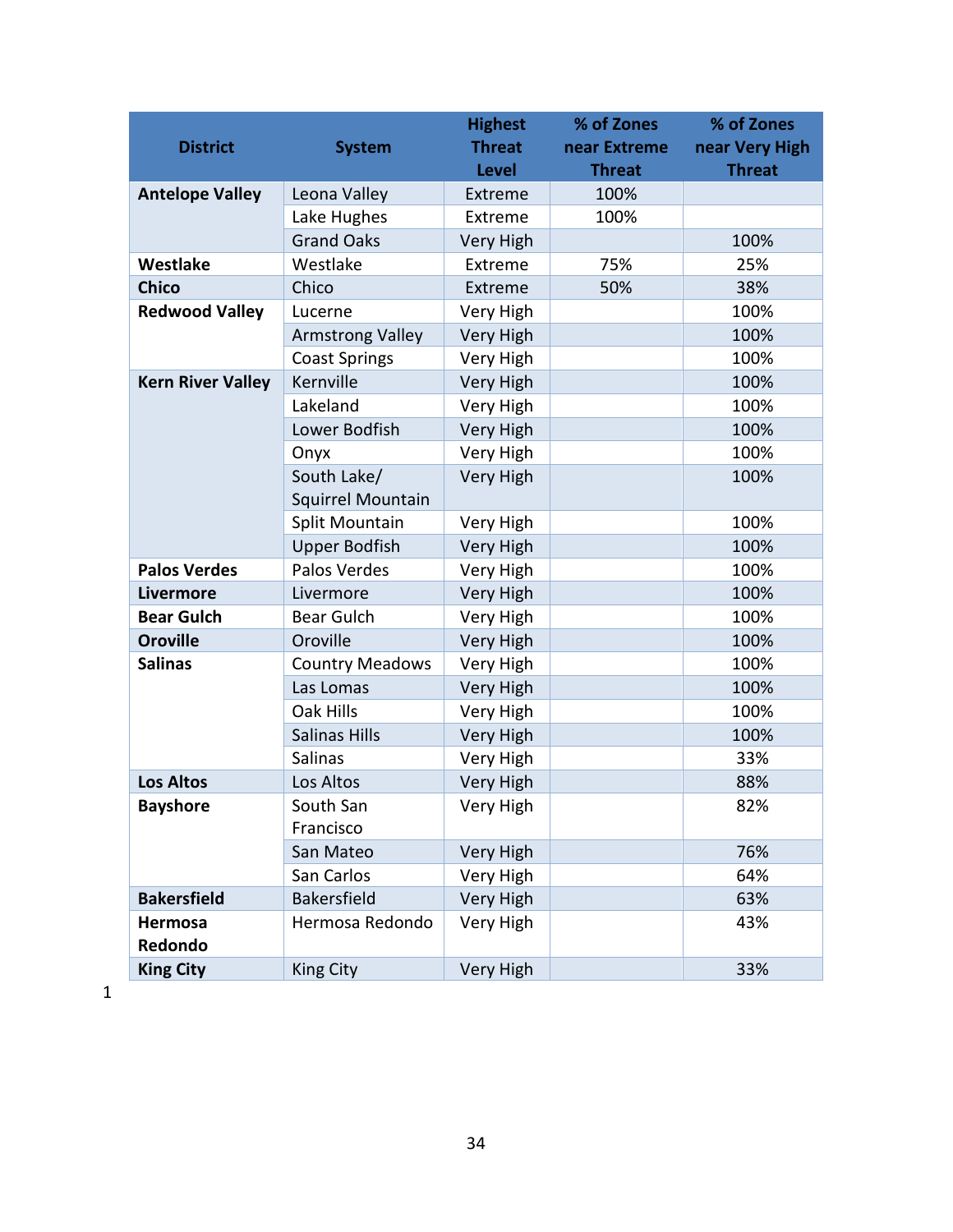

### 2 Originally found through

- 3 [\(https://gis.data.ca.gov/datasets/789d5286736248f69c4515c04f58f414\)](https://gis.data.ca.gov/datasets/789d5286736248f69c4515c04f58f414)
- 4

### 5 **Q. Why is it challenging to be prepared for all wildfire events?**

- 6 A. There are four primary reasons why it is challenging to be prepared for all
- 7 wildfire events, including lack of water system design standards for wildfire events, the
- 8 challenge of providing water for the duration and in the quantities needed, the cost of
- 9 building higher capacity and redundant facilities, and the availability of land to build
- 10 redundant facilities in needed areas. First, because water distribution systems are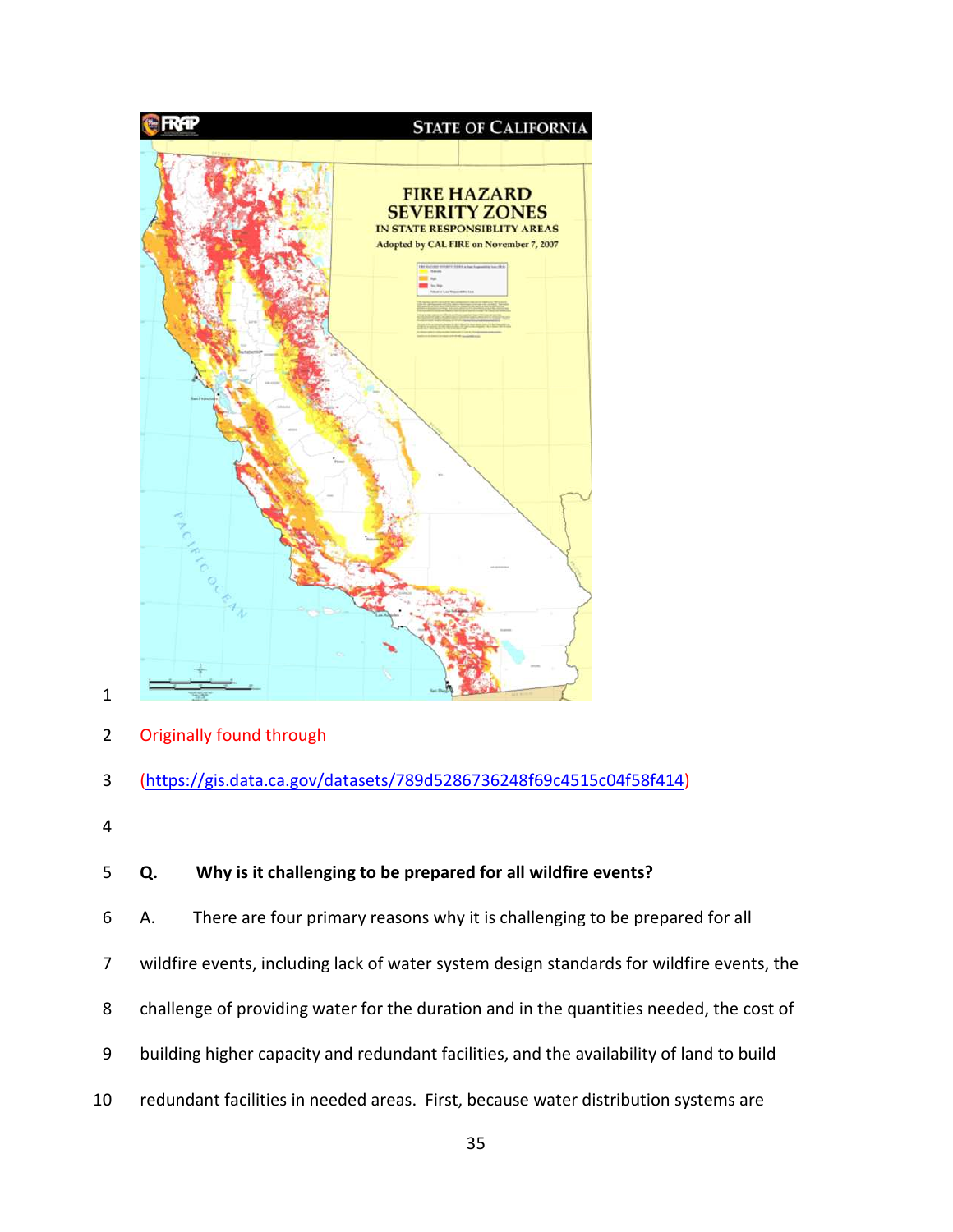1 intended to service drinking water and meeting urban fire flow requirements, there is 2 not a water flow design requirement for wildfire situations. There are fire codes 3 requiring minimum flows for specific structures, but the wildfire needs can be much 4 larger and for a much longer duration. Without a defined wildfire standard flow, it is 5 hard to design to an unknown flow need, and it is economically unrealistic to design for 6 continuous, unlimited flows in all situations, in all areas of the system. Where there is 7 the possibility of providing redundant flow sources if a primary source is impacted by a 8 wildfire, there is a large cost to design, construct, operate and maintain a purely 9 redundant system, and often land is not available in the areas needed for these 10 facilities, closest to the wildfire threat.

11

#### 12 **Q. Have utility assets been or come close to being damaged?**

13 A. As more fires are burning into the urban/wildland interface, Cal Water is coming 14 closer to experiencing damage to its facilities. Cal Water sustained damage to facilities, 15 including tank coatings and lost services with the Erskine fire in the Kern River Valley fire 16 in 2016. Cal Water also sustained damage to a pump station building, storage sheds, 17 and solar panels in the Westlake district due to the Woolsey fire in 2018. 18 The Mendicino Complex fire in 2019 came very close to damaging the Lucerne 19 treatment plant facility that is the sole source of water supply to the area. The River fire

20 in 2020 came close to damaging pump station facilities in the Salinas District. The North

21 Lightning Complex fire in 2020 came very close to damaging the primary treatment

22 plant for the district in Oroville.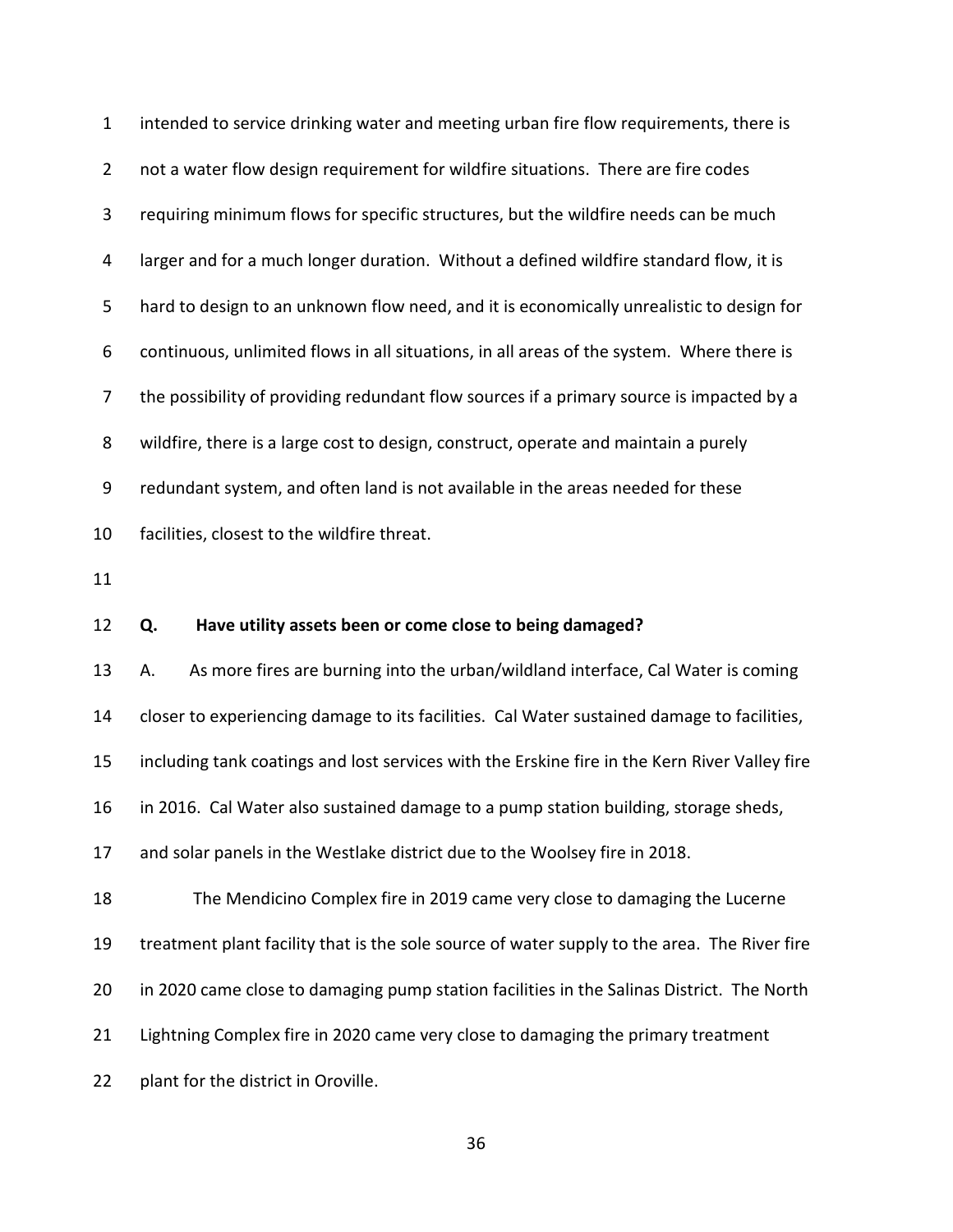## 1 **Q. Has service been interrupted?**

| $\overline{2}$ | А. | In Kern River Valley, with the Erskine fire, customer homes were lost to the fire,         |
|----------------|----|--------------------------------------------------------------------------------------------|
| 3              |    | and thus services were turned off to maintain water pressure in the water system.          |
| 4              |    | Auxiliary power equipment was used to continue to run the water system.                    |
| 5              |    | In Salinas, with the River Fire in 2020, service was interrupted to customers in an        |
| 6              |    | upper pressure zone. Service was very close to being interrupted in the Woolsey fire in    |
| 7              |    | 2018 near Thousand Oaks, the Mendicino Complex fire near Lucerne in 2018, and the          |
| 8              |    | North Lightning Complex Fire in 2020 near Oroville.                                        |
| 9              |    |                                                                                            |
| 10             | Q. | What process did you go through to properly plan and prepare for wildfires?                |
| 11             | А. | Cal Water went through a very rigorous process to develop a wildfire risk scoring          |
| 12             |    | methodology so that the water systems would be better prepared for future wildfires.       |
| 13             |    | The risks of concern from a wildfire include the spread of a wildfire to structure fires   |
| 14             |    | with a water system, the risk of damage to facilities within a wildfire risk area, and the |
| 15             |    | risk of the loss of water to an area due to high demand or failure of equipment. The risk  |
| 16             |    | scoring method evaluated the wildfire threat in each area using Cal Fire wildland fire     |
| 17             |    | threat data and the Commission's Fire-Threat Map, the population in that region, and       |
| 18             |    | the potential system risks in that area. For each system risk, including supply, backup    |
| 19             |    | power, storage, and electric grid strength, a metric score was developed. Given these      |
| 20             |    | factors, a total risk score was generated for each pressure zone of each Cal Water         |
| 21             |    | system. With these risk scores to identify the most at risk areas, and using geographic    |
| 22             |    | and spatial data, an analysis and planning process then occurred to identify potential     |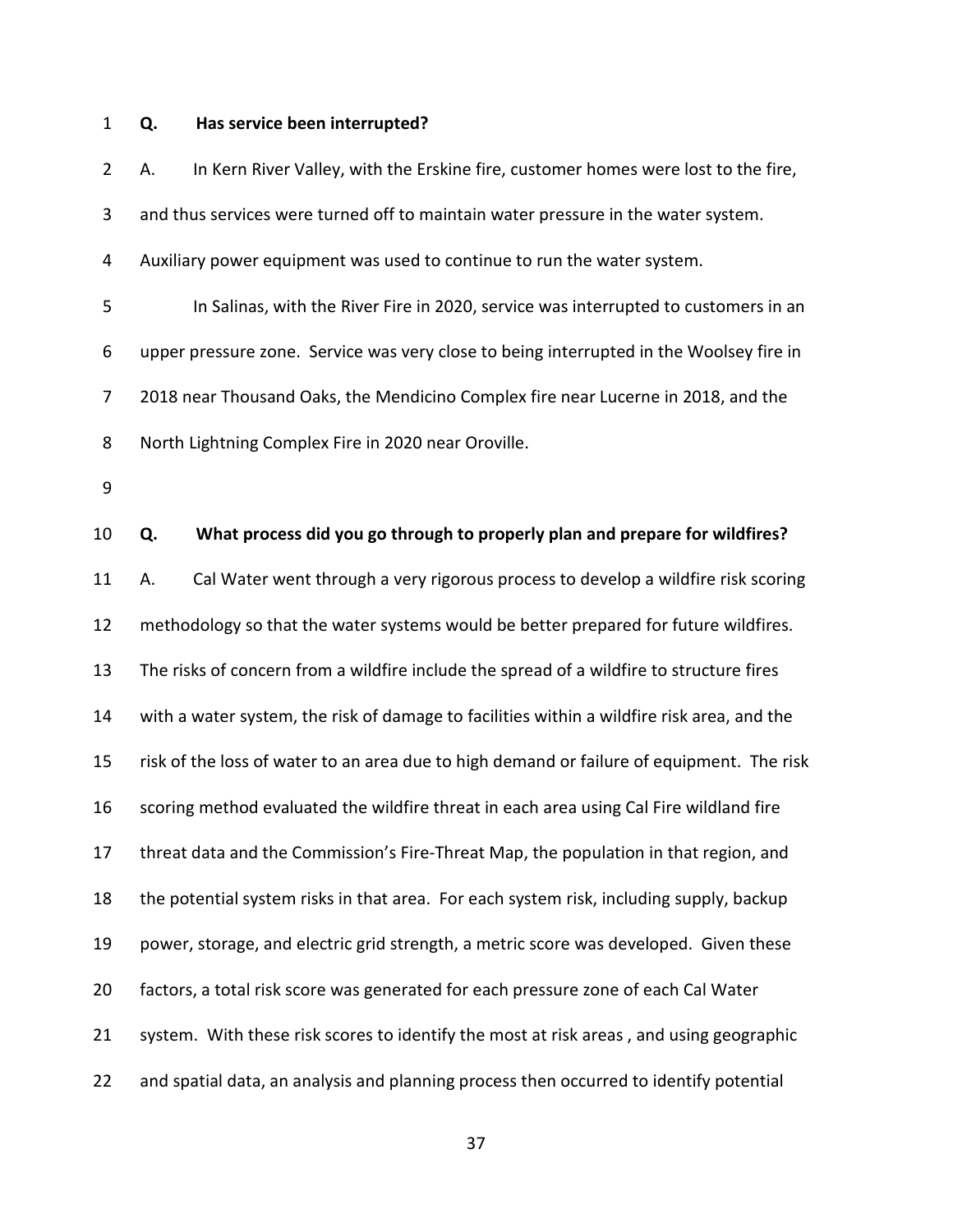| $\mathbf{1}$   | methods to alleviate specific risks, and to provide backup and redundant supply to          |
|----------------|---------------------------------------------------------------------------------------------|
| $\overline{2}$ | certain areas if their primary water source was damaged or no longer available. These       |
| 3              | methods were then crafted into individual projects with costs estimates, and validated      |
| 4              | with the staff in each water system, to identify the best scope and project to help         |
| 5              | mitigate the wildfire risk. In the end, 48 projects in 13 districts were recognized as the  |
| 6              | most critical to move forward first, and include additional pipelines, valves, fire         |
| 7              | hydrants, storage, auxiliary power, portable booster connection points, and station         |
| 8              | facilities. These projects also align with the America's Water Infrastructure Act ("AWIA")  |
| 9              | efforts and the Risk and Resilience Assessments that also made recommendations to           |
| 10             | address the risk of wildfires.                                                              |
| 11             |                                                                                             |
|                |                                                                                             |
| 12             | Q.<br>What mitigation has Cal Water put in place to be prepared for future wildfire         |
| 13             | events?                                                                                     |
| 14             | Cal Water is actively designing and constructing the 48 wildfire projects identified<br>А.  |
| 15             | as most critical to assist in protecting against wildfire impacts within our service areas. |
| 16             | Additional projects will also be identified in the 2021 General Rate Case filing to help    |
| 17             | mitigate similar wildfire risks.                                                            |
| 18             | Within each system, additional mitigations were also put in place, including                |
| 19             | special training on wildfires, small portable tanks on district vehicles to put out small   |
| 20             | spot fires, the cutting back of trees and foliage near water facilities, and additional     |
| 21             | training and testing of backup generator facilities. EOCs are now heavily used for each     |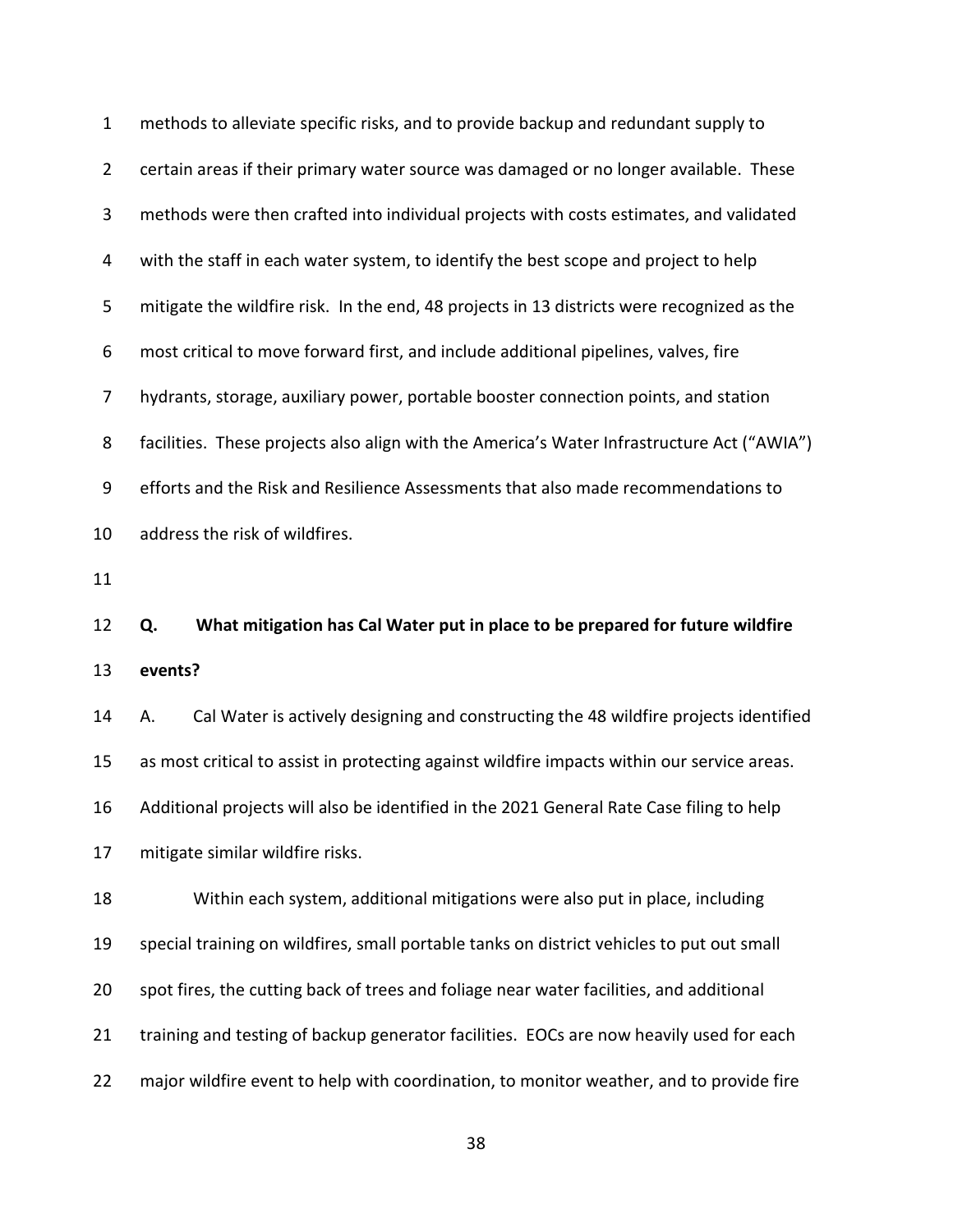1 mapping compared to system facilities. Cal Water has also conducted EOC training with 2 municipalities in our service territories to help allow for better coordination in a future 3 wildfire or emergency event.

4 Additionally, Cal Water is seeking to better understand the true impact of a 5 wildfire on a water system. These systems were designed for local fire code, but not 6 designed to wildfire demand, where instead of a single structure and a couple fire 7 hydrants being used, an entire zone and many fire hydrants can be operated 8 simultaneously. The experience from the Woolsey Fire shows that a system that was 9 designed for normal fire flow conditions could be counted on for prolonged high flow 10 response, yet with significant manual operating processes to meet the high demand.

11

#### 12 **Q. What costs could Cal Water incur in worst case wildfire events?**

13 A. It is difficult to estimate the total value of the theoretical costs, but the potential 14 damage could be substantial. If a wildfire damages water pumping facilities, or worst 15 case, large portions of a service territory, the damages could reach into hundreds of 16 millions of dollars to replace the facilities, and properly disinfect the water system to re-17 establish clean water and pressures to customers. With the Paradise Fire, benzene was 18 found in the water system, thus leading to hundreds of millions of dollars in costs to 19 replace customer service lines, as well as the risk of dangerous water quality levels to 20 customers.

21 Each wildfire event also involves the cost of mass interruption to the company to 22 provide support, resources, and equipment to protect against the wildfire(s), all of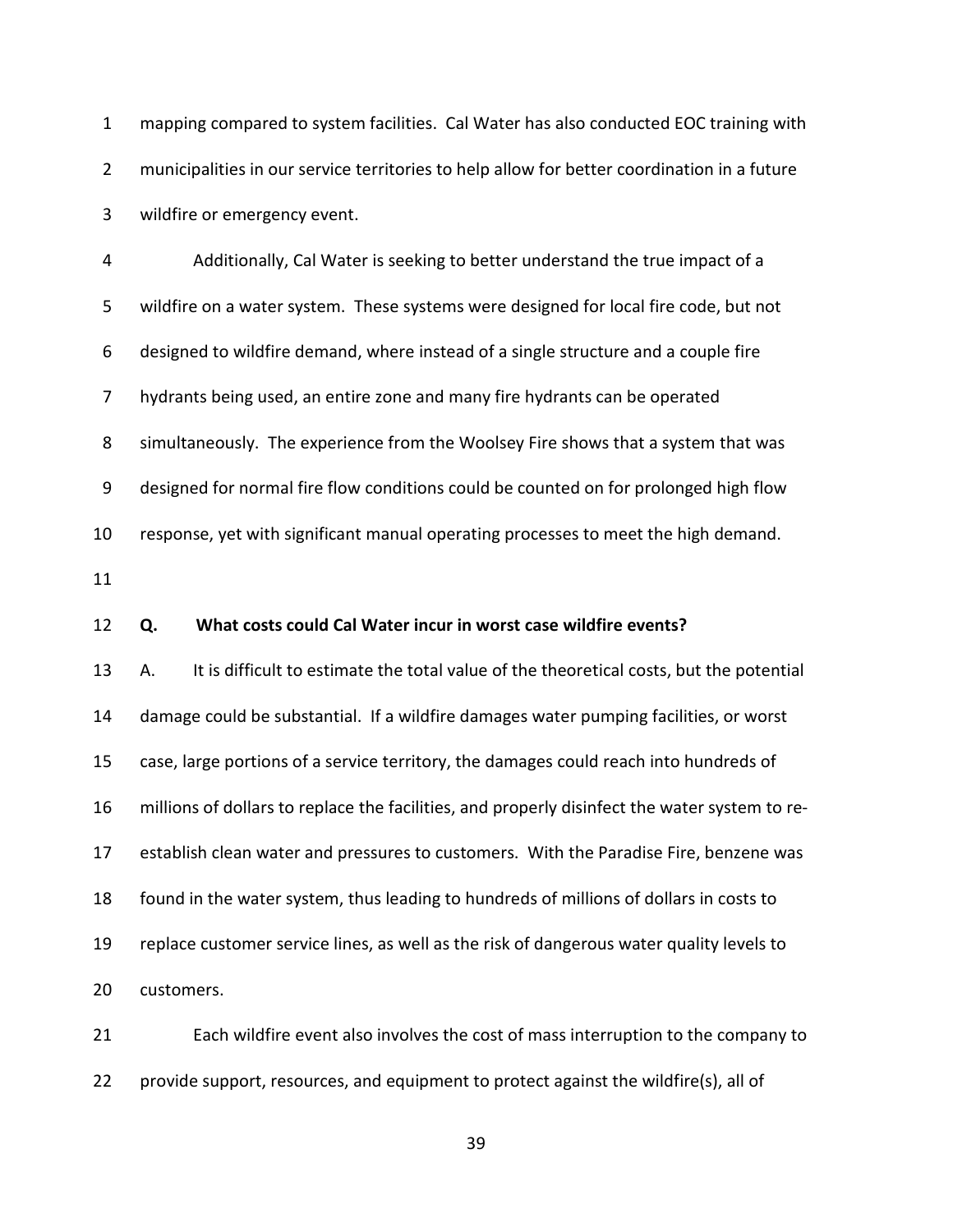1 which take away from the normal responsibilities of maintaining and operating the 2 water systems.

3

# 4 **Q. Even if Cal Water performed consistent with all regulatory requirements, are**

#### 5 **there factors that remain out of its control?**

6 A. Even with proper planning, there are still factors that remain out of Cal Water's 7 control. First, there is risk that the power could go out due to maintenance, and 8 unplanned event (e.g., lightning strike or vehicle accident involving power equipment), 9 PSPS or a wildfire event that prevents the pumping of water. Backup generators are in 10 place in many critical plant locations, and portable generators can be moved into place, 11 but these are not immediately available in all areas, may not be available in time, or may 12 not be able to be delivered due to circumstances of the event, leaving some areas at 13 risk. 14 Additionally a wildfire could damage the only facilities that provide water flow to 15 an area. If there are not additional facilities, or the ability to move water to that area, 16 this would prevent the ability to assist in fighting a wildfire. 17 Finally, the duration of a wildfire event could significantly impact a response. If 18 the wildfire is of a duration long enough to drain tank supply, or of a nature that burns 19 further areas and facilities that don't have other available supplies, this would limit the

20 ability to respond to the wildfire event.

21 With the increasing potential for wildfire in the State of California, coupled with 22 Cal Water's location in so many different geographical areas in far ranging districts